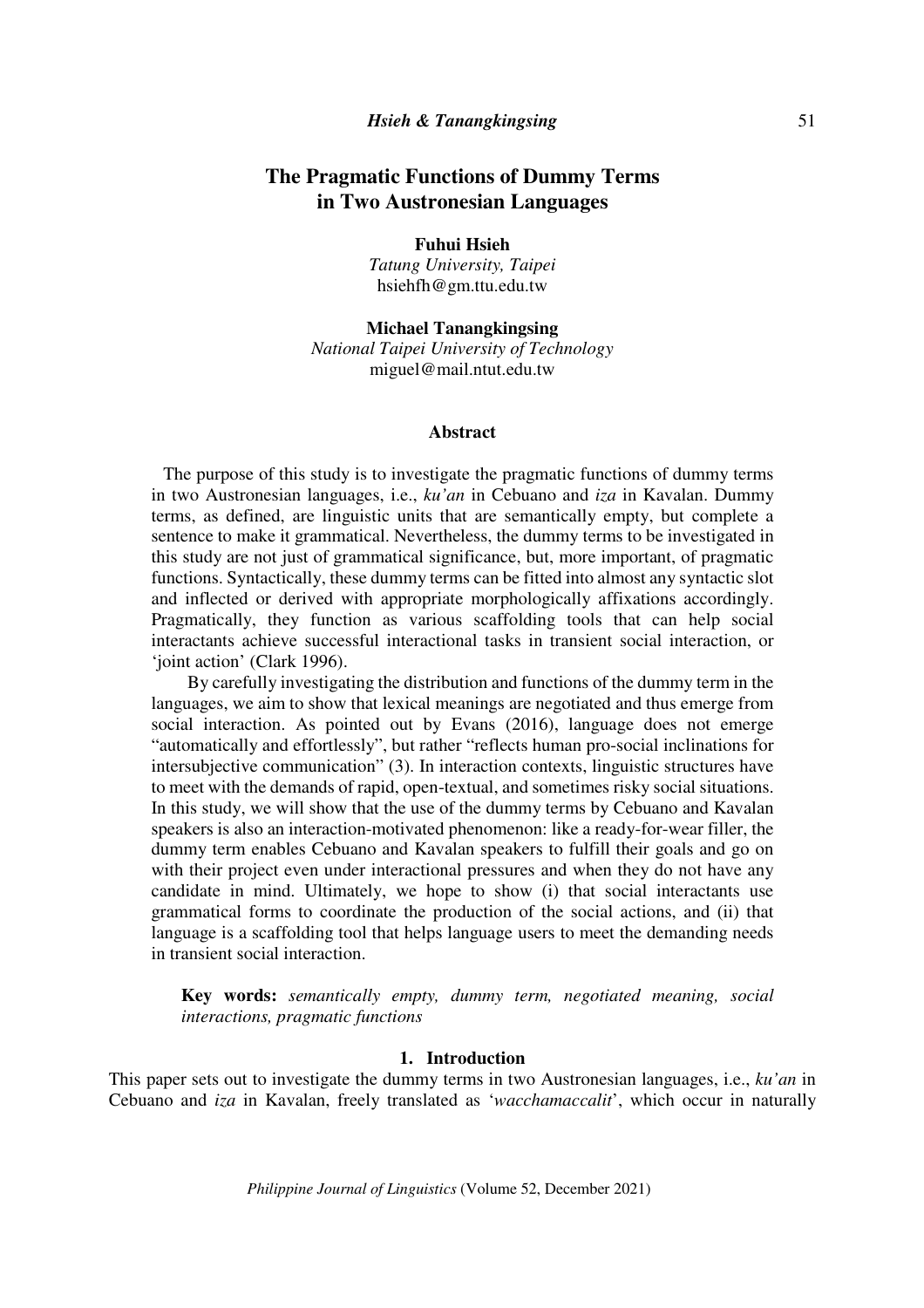spoken texts but never in elicited data.\* Morphosyntactically, these two linguistic forms can be fitted into almost any syntactic slot and inflected or derived with appropriate morphological affixations accordingly to make the sentences where they occur grammatically complete. They can fit in a NP slot, as in (1), and in a numeral position, as in (2).

|              | (1) Kavalan iza in a nominal position (KavNr_Frog imui) <sup>1</sup> |                             |                                                                                                                                                                                                                                |            |               |                                                                 |                                                                                   |
|--------------|----------------------------------------------------------------------|-----------------------------|--------------------------------------------------------------------------------------------------------------------------------------------------------------------------------------------------------------------------------|------------|---------------|-----------------------------------------------------------------|-----------------------------------------------------------------------------------|
| $\geq 154$   | tangi                                                                | m-zaqis                     |                                                                                                                                                                                                                                | qaniau     |               | ta==-iza-an u,                                                  |                                                                                   |
|              | now                                                                  | $AV-climb.up$               |                                                                                                                                                                                                                                |            |               | 3PL.NOM LOC-IZA-LOC or                                          |                                                                                   |
|              | ta                                                                   | babaw na paRin, /           |                                                                                                                                                                                                                                |            |               |                                                                 |                                                                                   |
|              | LOC.                                                                 | above GEN                   |                                                                                                                                                                                                                                | tree       |               |                                                                 |                                                                                   |
|              |                                                                      |                             |                                                                                                                                                                                                                                |            |               | 'They climbed up to (this) wacchamaccalit,  the top of a tree.' |                                                                                   |
|              |                                                                      |                             |                                                                                                                                                                                                                                |            |               |                                                                 |                                                                                   |
|              | (2) Cebuano $ku'an$ in a numeral position (Frog 1:85-87)             |                             |                                                                                                                                                                                                                                |            |               |                                                                 |                                                                                   |
| (1.0)        |                                                                      | $d$ aghan=na=di'ay=ka'ayo=g |                                                                                                                                                                                                                                |            |               | anak                                                            |                                                                                   |
|              |                                                                      |                             |                                                                                                                                                                                                                                |            |               | many=already=EVID=INTENS=LK offspring                           |                                                                                   |
| $\dots(1.5)$ | ku'an                                                                |                             | ka                                                                                                                                                                                                                             | bu'uk anak |               |                                                                 |                                                                                   |
|              | KUAN                                                                 |                             | LK but the state of the state of the state of the state of the state of the state of the state of the state of the state of the state of the state of the state of the state of the state of the state of the state of the sta |            | CLF offspring |                                                                 |                                                                                   |
| (3.0)        |                                                                      | seven ka bu'uk anak         |                                                                                                                                                                                                                                |            |               |                                                                 |                                                                                   |
|              |                                                                      | seven LK CLF                |                                                                                                                                                                                                                                | offspring  |               |                                                                 |                                                                                   |
| children.'   |                                                                      |                             |                                                                                                                                                                                                                                |            |               |                                                                 | '(Then they) had many children. (They had) [how many] children,  (they had) seven |

In example (1), the speaker first uttered *iza,* affixed with the locative case marker, *ta-…-an*, to indicate word search, and then in the second line, she successfully found the right word *ta babaw na paRin* 'the top of the tree'. In (2), *ku'an* indicates a numeral being searched; note the long pause before the exact numeral, *seven*, could be uttered, showing that the speaker must be trying to think of the Cebuano word for it.

 Aside from occupying nominal and numeral slots, the dummy terms can also take the predicate slot, as in the Cebuano example (3) and the Kavalan example (4).

l

<sup>\*</sup> Part of this paper was presented in 2006 at the Tenth International Conference on Austronesian Languages (10- ICAL). We thank the audience at the conference for their precious comments. We are indebted to two anonymous reviewers for their valuable suggestions and comments. A research grant from Taiwan's Ministry of Science and Technology MOST 108-2410-H-036-003-MY3 to the first author is gratefully acknowledged. The usual disclaimer applies.

<sup>&</sup>lt;sup>1</sup> The glosses follow the List of Standard Abbreviations in the Leipzig Glossing Rules.

Additional abbreviations are listed as follows: ASSERT: assertion marker, AUX: auxiliary verb, AV: actor voice, BC: backchannel, CAU: causative marker, DEF: definitizer, DM: discourse marker, EMPH: emphasizer, EPL: exclusive plural marker, EVID: evidential, EXIST: existential, EXT: extended argument, FIL: filler, FS: false start, INTENS: intensifier particle; INTERJ: interjection particle, IPL: inclusive plural marker, IRR: ireealis marker, IV: instrumental voice, LK: linker, LOC: locative marker, LV: locative voice, NCM: non-common name marker, NEG: negator, NEUT: neutral, NMZL: nominalization, NOM: nominative marker, OBL: oblique marker, PART: particle, PAST: past tense marker, PFV: perfective marker, , PN: proper name, POSS: possessive marker, PV: patient voice, RED: reduplication, REL: relativization, SPONT: spontaneous, and SUPER: superlative marker.

Symbols for discourse coding include [] for speech overlapping, \ for falling terminal intonation, / for rising terminal intonation,  $\langle L2...L2 \rangle$  for code switching, ...(N) for a long pause, and @ for laughter.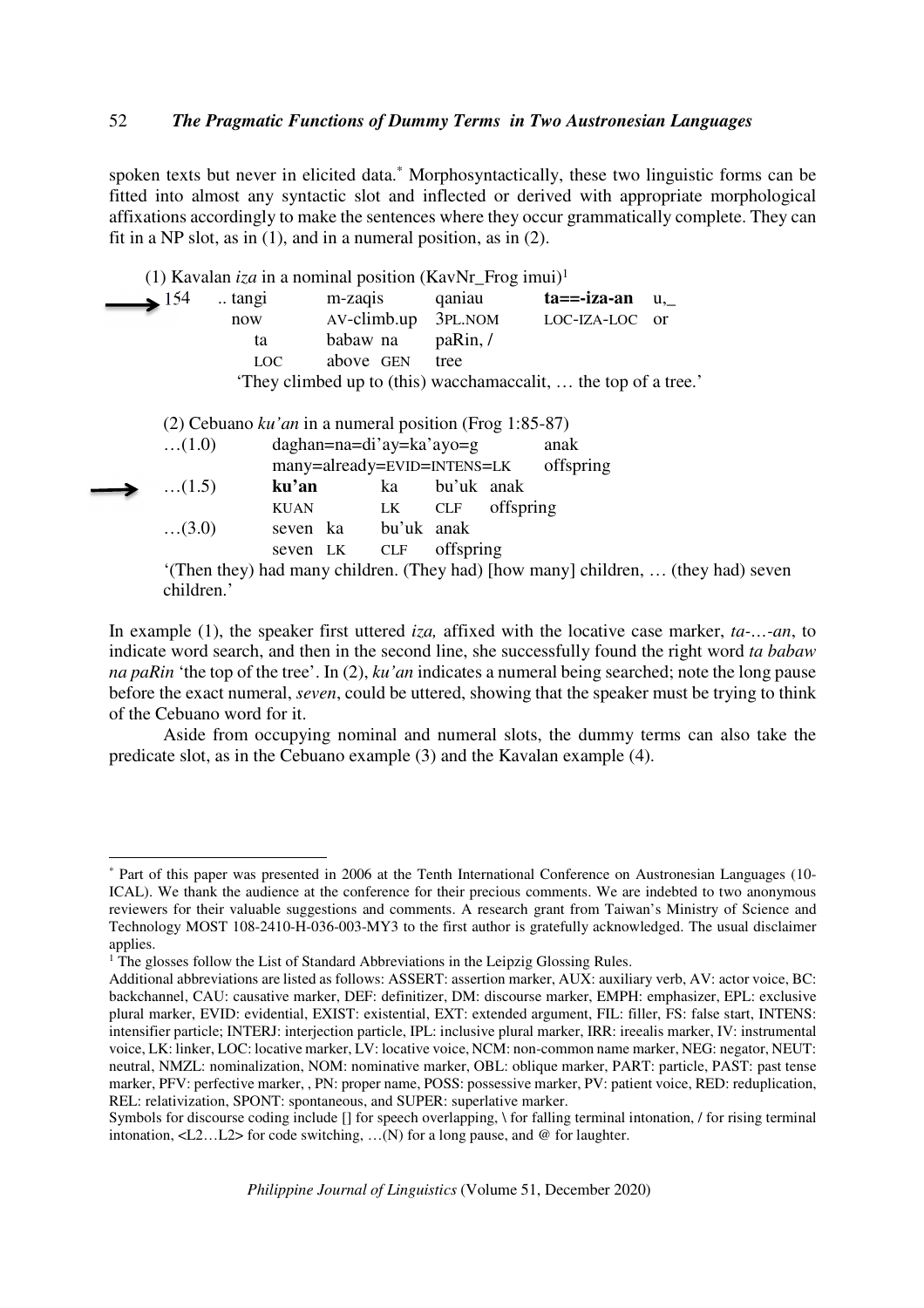|           |                |     |                                                  | (3) Cebuano $ku'an$ in a predicate position (Conversation 4: 95)  |
|-----------|----------------|-----|--------------------------------------------------|-------------------------------------------------------------------|
| 95        | ngano=ng       | mga | vietnamese                                       | kabalo=man=sila                                                   |
|           | why=LK         | PL  | PN                                               | $know = PART = 3PL. NOM$                                          |
|           | mag-ku'an      |     | $mag$ - $\langle$ in $>$ insik                   |                                                                   |
|           | <b>AV-KUAN</b> |     | AV-Chinese <speak.a.language></speak.a.language> |                                                                   |
|           |                |     |                                                  | 'Why do the Vietnamese know ehm,  (why do they) know how to speak |
| Chinese?' |                |     |                                                  |                                                                   |
|           |                |     |                                                  |                                                                   |

(4) Kavalan *iza* in a predicate position (KavNr\_Frog imui)

| → | 13 |          | $\dots(0.9)$ ngid=ti                               | $qa = -iza$                           |            |
|---|----|----------|----------------------------------------------------|---------------------------------------|------------|
|   |    |          | $want_to = PFV$ $IRR-IZA$                          |                                       |            |
|   | 14 | $\cdots$ | qa-zukat                                           | pasazi ta                             | peRasku-an |
|   |    |          |                                                    | IRR-go.out toward.here LOC bottle-LOC |            |
|   |    |          | 'It was about to mmm  to come, out of the bottle.' |                                       |            |

Verbal morphology in Formosan and Philippines languages allows the verbs in verbal clauses to be affixed with a verbal morpheme that indicates the semantic role of the nominative-marked nominal; for example, in (3), the Agent marker *mag*- shows that the nominative marked nominal *mga vietnamese* acts as an Agent. In the event that a word search on the verb occurs, as in the second line in (3), the dummy term *ku'an* occupies the verbal slot <*in*>*insik* 'to speak Chinese', which is then affixed with the verbal marker *mag*-. Similarly, in (4), the dummy term *iza* in the first line occurs in the position where the verb is required.

 As revealed in (1)-(4), when attached with appropriate affixation, these two particular linguistic forms can be used as a noun, a numeral, a verb, or a word belonging to any part of speech. Nevertheless, these words are vacuous in semantics, since they are unrecognizable when they are out of any context. When our informants were asked what the linguistic items *iza* and *ku'an* meant, their first reactions were usually that, "well, there is no such a word in our language." However, when provided with extracts from naturally spoken data, the informants would understand what the extracts conveyed but still could not explain what these linguistic forms meant. At best, some of them would reply with such uncertain answers as "something, someplace, or some things known to the speech act participants", i.e., the speaker and the hearer.

Rubino (1996) reported a similar phenomenon in Ilocano involving the dummy term *kua*. He argued that the versatile uses of such a dummy term with appropriate morphological frames serve as evidence that planning and production often take place at the morphemic level. Basically, Rubino regarded this dummy term as a morphological strategy that enables the speaker to replace a lexical item that is not available for production simultaneously with affixation, or to replace any given thought of any morphological complexity. In other words, the use of such a semantically dummy term is the preservation of morphological integrity in such a polysynthetic language as Ilocano.

However, as pointed out by Evans (2016), "language reflects and builds upon general properties and abilities of the human mind—specifically our species-specific cultural intelligence" and "it reflects human pro-social inclinations for intersubjective communication" (3). Moreover, Tárnyiková's (2019) study nicely demonstrates how English placeholders, one important communicative means of vague languages (cf. Channell 1994), facilitate social interactions. This paper therefore aims at exploring the pragmatic functions of these dummy terms in Cebuano and Kavalan. By carefully investigating the distribution and functions of the dummy terms in the two languages, we aim to show that lexical meanings are negotiated and thus emerge from social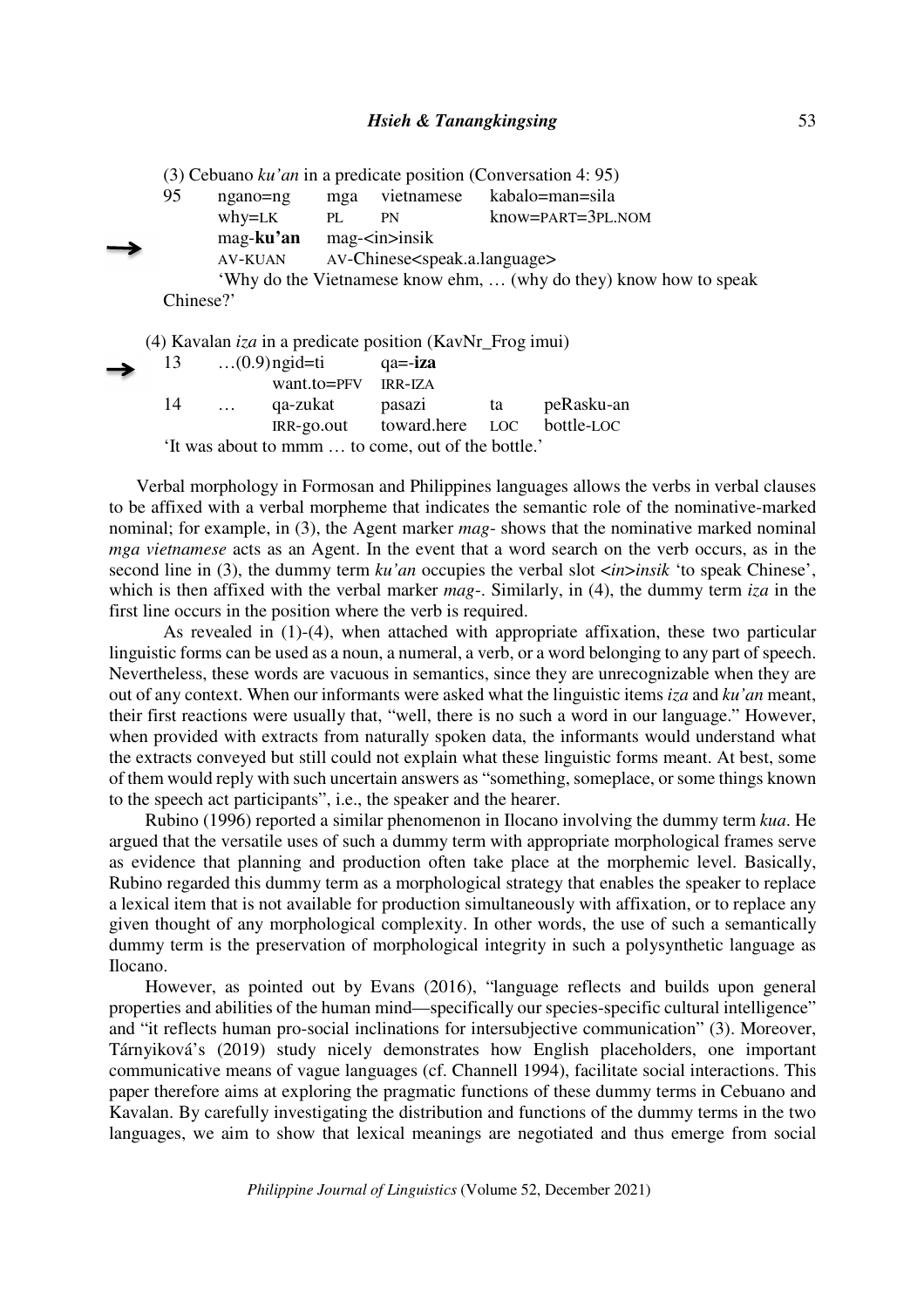interactions. Ultimately, we hope to show (i) that social interactants use grammatical forms to coordinate the production of the social actions; and (ii) that language is a scaffolding tool that helps language users to meet the demanding needs in transient social interaction.

The organization of this paper is as follows. Section 2 gives brief sketches to both Cebuano and Kavalan. Section 3 describes in detail the pragmatic functions of these particular forms. Section 4 provides some concluding remarks with an interactional explanation to this crosslinguistic phenomenon.

# **2. A brief sketch of Cebuano and Kavalan**

Before investigating the phenomenon, a brief grammatical sketch on Cebuano and Kavalan will be provided in sections 2.1 and 2.2, respectively.

# **2.1 Cebuano**

Cebuano, a predicate-initial and a Meso-Philippine language (Mosley & Asher 1994), is one of the major languages in the Philippines, spoken as a first language by approximately a fifth of the total population, mainly on the central Visayan islands of Cebu, Bohol, Negros, Leyte, and on the northeastern half of Mindanao. It is spoken by the rest of the population of the Visayas and Mindanao areas as a second language. Cebuano is characterized by a highly developed focus system, common in Philippine-type languages. The case marking and the pronoun systems in Cebuano are shown in Tables 1 and 2, respectively.

# Table 1

*Case markers in Cebuano* (Tanangkingsing 2009)

|                 | <b>NEUTRAL</b> | NOM | GEN | DAT                      | <b>FXT</b>               |                          |
|-----------------|----------------|-----|-----|--------------------------|--------------------------|--------------------------|
| <b>PERSONAL</b> |                | sı  | nı  | kang                     | $\overline{\phantom{0}}$ | $\overline{\phantom{a}}$ |
| <b>COMMON</b>   | $v = v$        | ang | Sa  | $\overline{\phantom{a}}$ | ug                       | sa                       |

### Table 2

*Pronoun paradigm in Cebuano* (Tanangkingsing 2013)

|                           | Nominative |          | Possessive  | Genitive  | Dative  | Locative |
|---------------------------|------------|----------|-------------|-----------|---------|----------|
| $1st$ person sing         | ako        | $= k$    | $ako'(-a)$  | $=$ nako' | kanako' | sa ako'  |
| $2nd$ person sing         | ikaw       | $=ka$    | $imo(-ha)$  | $=$ nimo  | kanimo  | sa imo   |
| $3rd$ person sing         | siya       | $=$ siya | $iya(-ha)$  | $=$ niya  | kaniya  | sa iya   |
| $1st$ person pl ex        | kami       | $=$ mi   | $amo'(-a)$  | $=$ namo' | kanamo' | sa amo'  |
| $1st$ person pl in        | kita       | $=$ ta   | $ato'(-a)$  | $=$ nato' | kanato' | sa ato'  |
| 2 <sup>nd</sup><br>person | kamo       | $=$ mo   | $inyo(-ha)$ | $=$ ninyo | kaninyo | sa inyo  |
| $3rd$ person              | sila       | $=$ sila | $ila(-ha)$  | $=$ nila  | kanila  | sa ila   |

Cebuano clauses have a loosely organized syntactic structure in discourse; there is a moderate frequency of non-overt arguments. Based on the count of two conversational texts totaling 55 minutes, the lone argument in AV clauses is missing 43 percent of the time. In PV clauses, one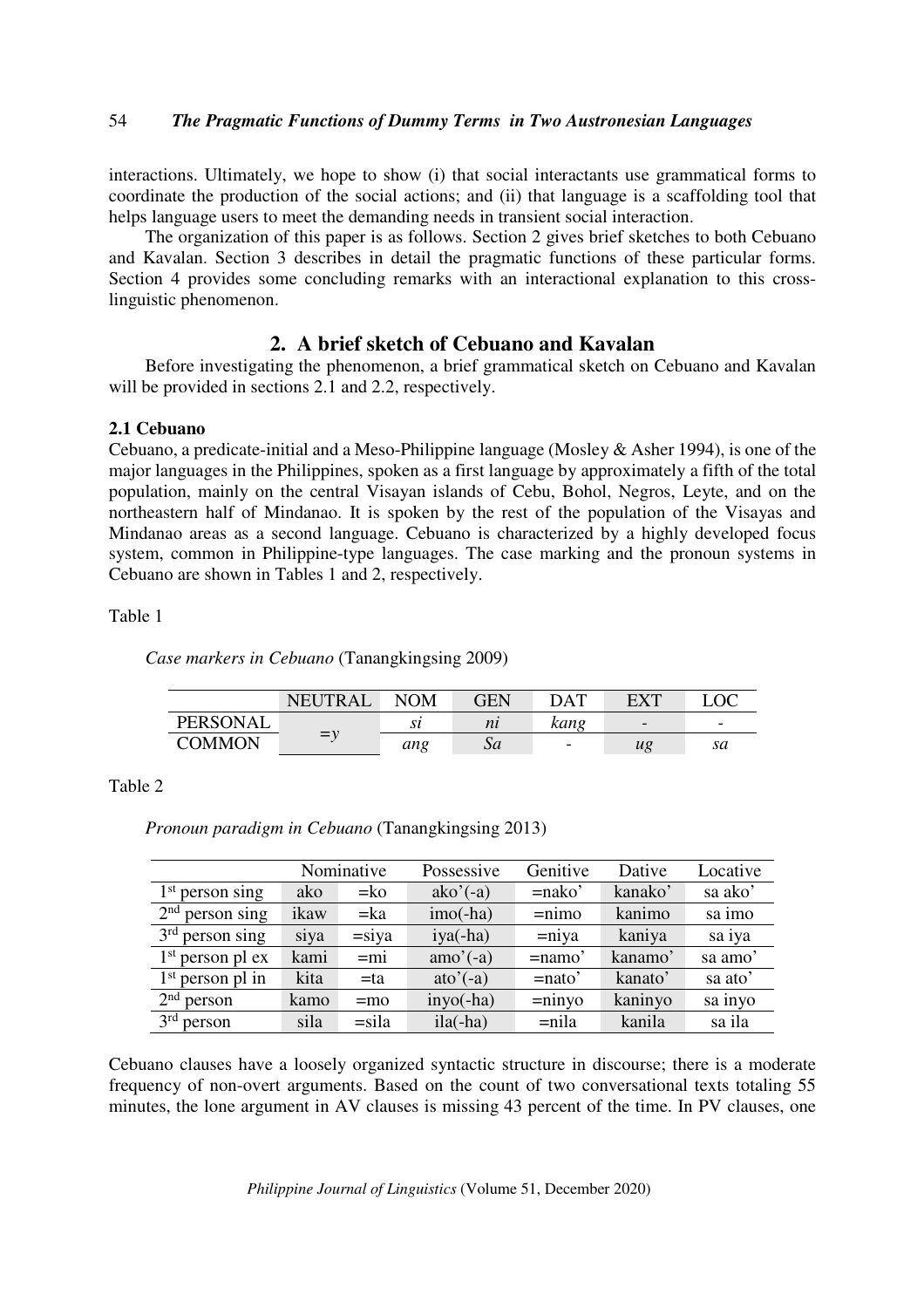### *Hsieh & Tanangkingsing*

argument is non-overt in 57 percent of the total numbers of clauses, and both arguments are missing 13 percent of the time.

The Cebuano data included five face-to-face conversations between acquaintances with a total length of 2 hours, 26 minutes, and 53 seconds.

### **2.2 Kavalan**

Kavalan is a highly endangered Austronesian language in Taiwan mainly spoken at Hsinshe Village in Hualien Prefecture and Changyuan Village in Taitung Prefecture in the eastern coastal area of Taiwan. The total population of the Kavalan people is 1,543 as of September 2021; however, the number of fluent speakers is less than one hundred. Kavalan is a predicate-initial language, demonstrates focus attrition (cf. Shibatani 2005), wherein only the AV and PV forms of the verb remain; the *-an* form is used overwhelmingly as PV. In the AV-clause, the Nominative is usually an actor or an experiencer of psychological verbs, as shown in (5), while in the PV-clauses, the Nominative usually denotes Patient, and the Genitive, denoting Agent/Experiencer, always follows the predicate immediately, as shown in (6).

|  | $(5)$ Kavalan |
|--|---------------|
|--|---------------|

| a.      | p <m>ukun tu wasu ya lazat a</m>      |     |           |                    |  | yau. |
|---------|---------------------------------------|-----|-----------|--------------------|--|------|
|         | <af>hit</af>                          | OBL |           | dog NOM person LNK |  | that |
|         | 'That man hit a dog.'                 |     |           |                    |  |      |
| $b_{1}$ | m-lizaq<br>AF-happy NOM child-1SG.GEN | ya  | sunis-ku. |                    |  |      |
|         | 'My child was happy.'                 |     |           |                    |  |      |

(6) Kavalan

| a.             | pukun-an=ku         | va             | sunis=ku. |                   |
|----------------|---------------------|----------------|-----------|-------------------|
|                | hit-LF=1SG.GEN      | <b>NOM</b>     |           | $child = 1SG.GEN$ |
|                | 'I hit my child.'   |                |           |                   |
| $\mathbf{b}$ . | 'etung-an=na        | n <sub>1</sub> | utay      | ti-buya.          |
|                | kill-LF=3SG.GEN     | <b>GEN</b>     | PN        | NCM-PN            |
|                | 'Utay killed Buya.' |                |           |                   |

The case marking system and pronominal system are shown in Table 3 and Table 4, respectively. The main difference between the two dialects, namely, the Changyuan Dialect and Hsinshe Dialect, lies in phonology. Our informants speak the Hsinshe Dialect.

## Table 3

*Case-marking system in Kavalan* (cf. Hsieh 2018)

|                   | Nominative Oblique Genitive Locative |      |         |                                                        |
|-------------------|--------------------------------------|------|---------|--------------------------------------------------------|
| personal name     |                                      | …-an | $n_{1}$ | …-an                                                   |
| non-personal name | va/a                                 | tu   | na      | $ta \dots$ -an (in, on, at)<br>sa(to)<br>pasa (toward) |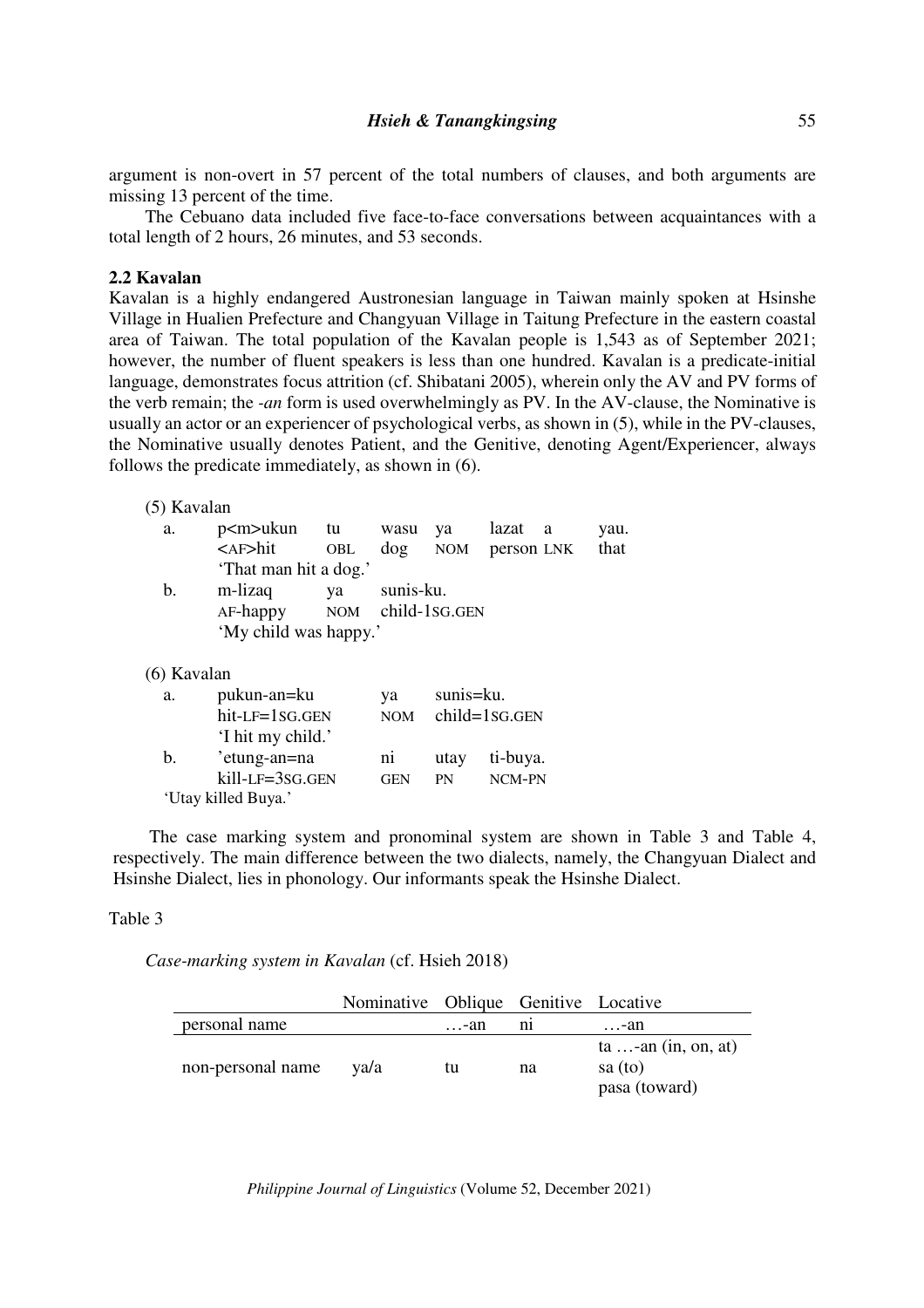# Table 4

|      |            |             |             |             |            | bound      |
|------|------------|-------------|-------------|-------------|------------|------------|
|      | <b>NOM</b> | <b>ACC</b>  | <b>LOC</b>  | <b>POSS</b> | <b>NOM</b> | <b>GEN</b> |
|      | aiku       | timaiku     | timaikuan   | zaku        | $=$ iku    | $=$ ku     |
| 2    | aisu       | timaisu     | timaisuan   | zasu        | $=15u$     | $=$ su     |
| 3    | aizipna    | timaizipana | tamaizipana | zana        | $- - -$    | $=$ na     |
| incl | aita       | timaita     | timaitan    | zata        | $=$ ita    | $= ta$     |
| excl | aimi       | timaimi     | timaimian   | zaniag      | $= imi$    | $=$ niaq   |
| 2    | aimu       | timaimu     | timaimuan   | zanumi      | $=$ 1mu    | $=$ num    |
| 3    | qaniyau    | qaniyau     | qaniyauan   | zana        | ---        | $=$ na     |
|      | person     |             |             | free        |            |            |

*Personal Pronominal system in Kavalan* (cf. Hsieh 2018)

Our Kavalan data, taken from NTU Corpus of Formosan Languages,<sup>2</sup> consisted of four pear stories, four frog stories, and four face-to-face conversations totaling about eighty minutes.

# **3. The pragmatic functions of the dummy terms**

As mentioned previously, the two dummy terms occur in spoken discourses only, and their main functions are therefore expected at the level of discourse rather than at the level of sentences. We propose that the two terms, *ku'an* and *iza*, are indeed discourse markers in that they are vacuous in semantics and that they occur in spoken discourse only. Though lacking semantic content, the two terms are of diversified pragmatic functions, used by the social interactants to meet with the demands of rapid, open-textual, and sometimes risky social situations and to manage the flow and structure of discourse (Schiffrin 1987).

By investigating narrative and conversation data in both Cebuano and Kavalan, we categorized the versatile pragmatic functions of *ku'an* and *iza* into three major types. To begin with, they can be used as a placeholder for the speaker to hold the floor and to manage the structure of the discourse, as in 3.1. Next, they can be used as stance markers, conveying speakers' stances or attitudes, as in section 3.2. Moreover, they can also function as a recognitional deictic term, revealing untold, shared knowledge between the social interactants, as discussed in 3.3.

# **3.1 Placeholder function**

As pointed out by Fox (2010), "[w]hen speakers in a conversation experience difficulty remembering a word, they may engage in a search for that word. One of the key sets of practices that speakers engage in when searching for a word is delay of that word, that is, a delay of what has been projected to come next by the lexico-semantico-syntax of the utterance-so-far, in its activity context" (1). In this subsection, we will therefore present data illustrating how the two dummy terms are used by the Cebuano and Kavalan speakers as placeholders to manage finishing their social interactions. According to Hayashi and Yoon (2010), a placeholder is defined as a discourse marker that is used as a substitute for a specific lexical item that has momentarily eluded the speaker (and which is often specified subsequently as a result of a word search). Moreover, a placeholder usually occupies a syntactic slot that would have been occupied by the target word, and thus constitutes a part of the syntactic structure under construction.

 2 http://corpus.linguistics.ntu.edu.tw/index\_zh.php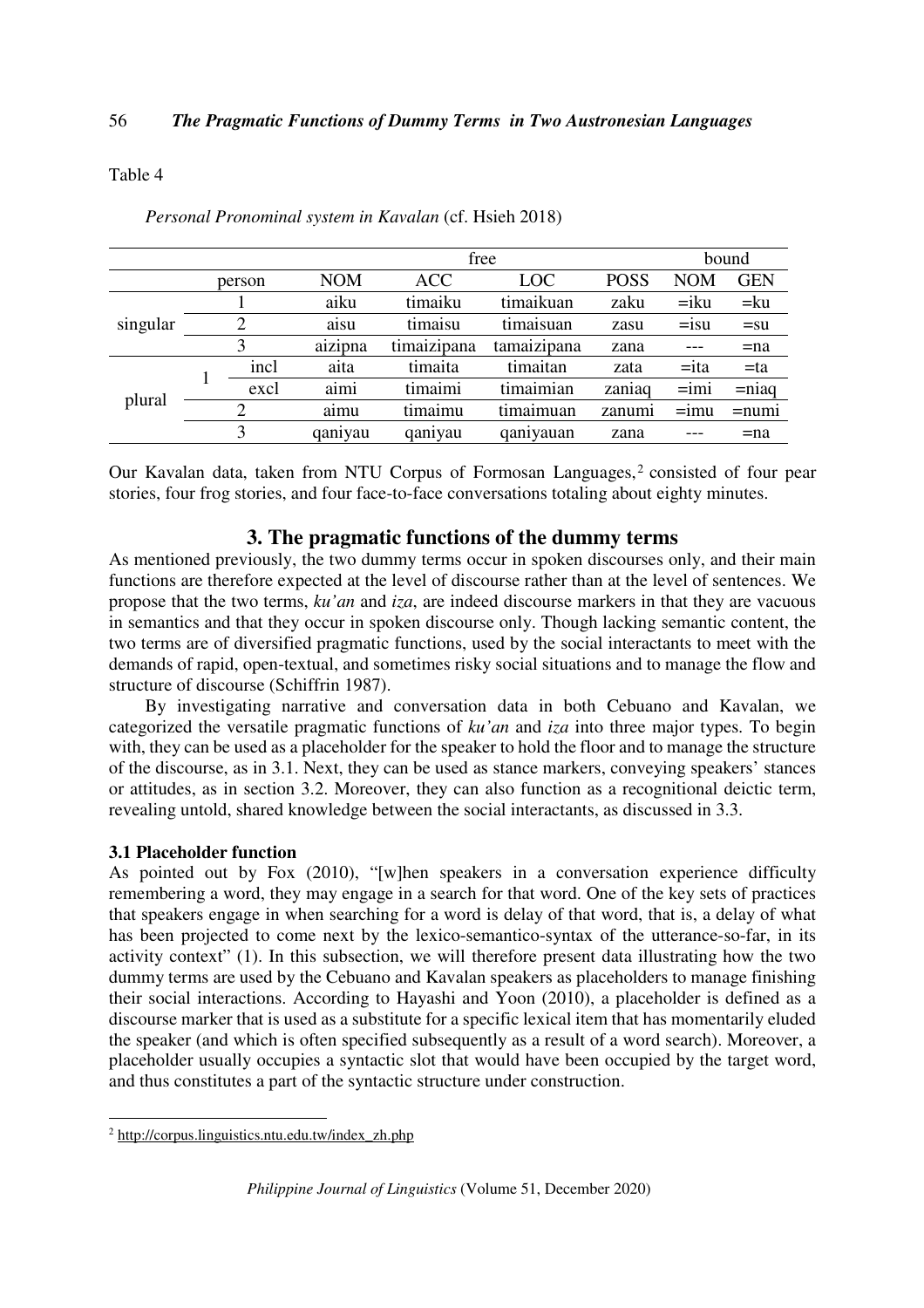In light of this, we may further classify the functions of the dummy terms as placeholders into two subtypes: (i) to do word search (3.1.1) and (ii) to manage the structure of the discourse (3.1.2).

**3.1.1 Placeholders to Do Word Search.** In transient interaction, speakers very often encounter difficulties finding the target word in their production, which can be evidenced by pauses, repetitions, and fillers, which are common signals indicating word search. In addition to these three frequently observed signals, another important and intriguing signal indicating that the Cebuano and Kavalan speakers are engaged in doing word search during social interactions is also attested, i.e., the use of the dummy terms in almost all kinds of syntactic positions. In the examples below, the dummy terms are employed when the speakers are searching for a verb, as in (7), for the name of a location, as in (8), and for a modifier noun, as in (9).



Note that in (7), the pause in Line 30 indicates that the speaker encountered some difficulties in her production of the target verb, viz., *-an* form; she therefore used *iza* to fit in the *-an* slot in Line 30 to keep her narration going. The pause in Line 32 shows that the speaker was engaged in word searching again, but this time, she managed to utter the target verb, *isis-an* 'lifted'. Excerpt (8) illustrates a similar situation. In Line 60, we can see a long pause, indicating the speaker's difficulties in her search for the target word for the location, and to keep her narration going, the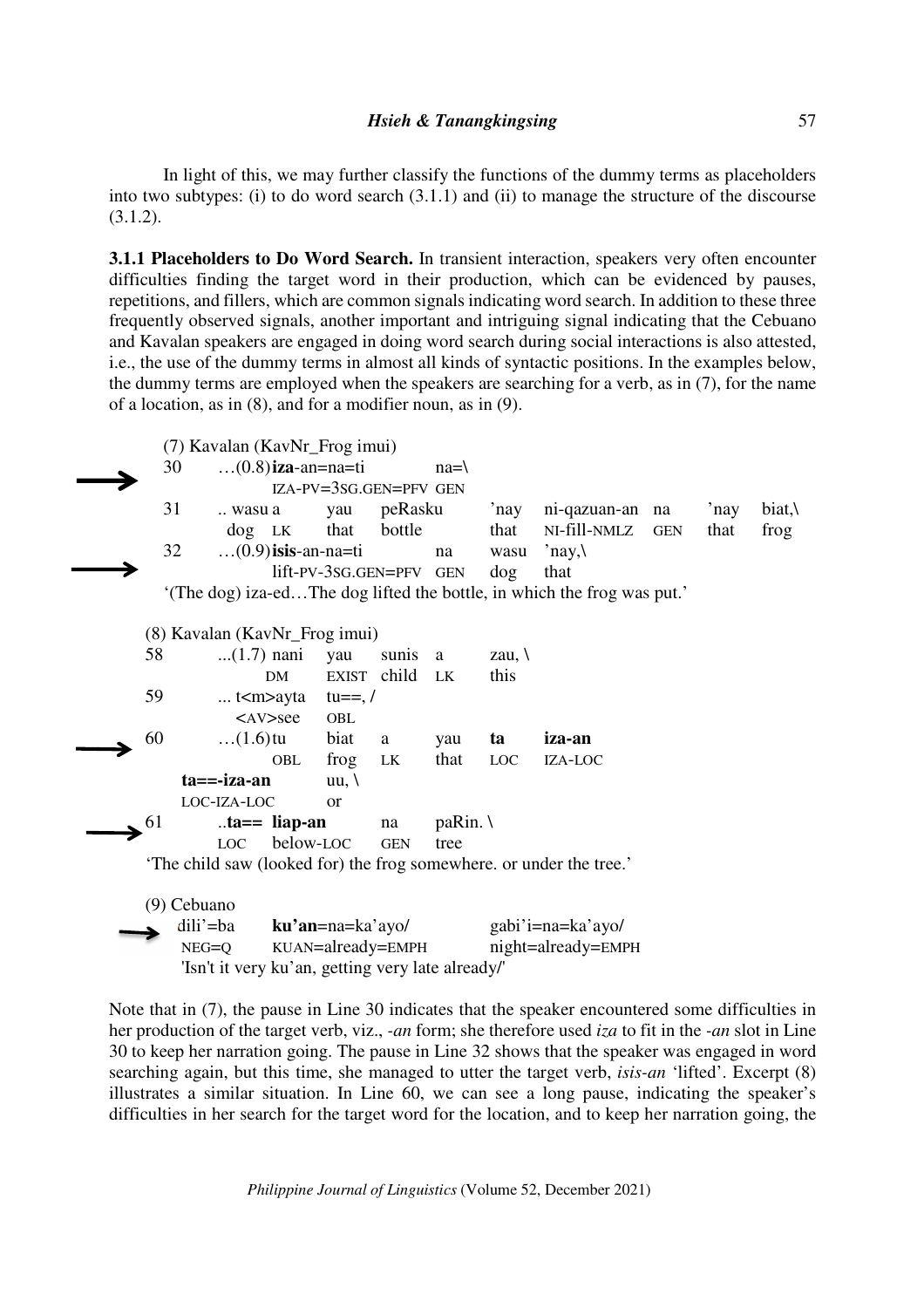speaker also used *iza* in the *ta-…-an* slot, showing that she planned to utter a specific term for a location in her mind, but she could not come up with the right word. In (9) the speaker is obviously searching for the right word to say and initially utilizes the dummy term to retain his turn while trying to fill the slot with an appropriate lexical item.

 As revealed by these excerpts, it is clear that the two dummy terms are used as a "substitute" for a more specific lexical item. As a substitute for a yet-to-be-produced linguistic unit, the dummy term serves to "point to" a particular lexical item, or a specific event or incident, as its "referent" and hold a syntactic slot for it within the structure of an ongoing utterance, rather than serving merely as a "pause filler" (Enfield 2003).

**3.1.2 Placeholders to Manage the Structure of the Discourse.** In addition to functioning as placeholder to do word search, the dummy terms can be used to enable the speaker to manage the structure of the discourse by switching to a more appropriate clause structure.

|                         | $(10)$ Cebuano (Conversation 2: 259-263)        |              |          |                                                                         |
|-------------------------|-------------------------------------------------|--------------|----------|-------------------------------------------------------------------------|
|                         | 259 J: hayahay=ra=ka'ay=ko                      | sa tanan     |          |                                                                         |
|                         | relaxed=just=INTENS=1SG.NOM                     | <b>SUPER</b> |          |                                                                         |
| $\mathbf{\Sigma}^{260}$ | basta ako'a=ra=ng                               | kaugalingon  | akong    | ku'an                                                                   |
|                         | PART 1SG.POSS=just=LK self                      |              | 1sg.poss | <b>KUAN</b>                                                             |
| $\geq 261$              | ku'an-on=ra=ko=niya                             |              |          |                                                                         |
|                         | $KUAN-PV=just=1SG. NOM=3SG.GEN$                 |              |          |                                                                         |
| $\geq 262$              | $taga-an = ko = niya-g$                         | allowance    | kada     | buwan                                                                   |
|                         | give-LV=1sG.NOM=3sG.GEN-COMP pocket.money every |              |          | month                                                                   |
|                         |                                                 |              |          | 'I really take it easy, I just  for myself  emm  he would just  aah  he |
|                         | would just give me pocket money every month'    |              |          |                                                                         |
|                         |                                                 |              |          |                                                                         |

263 T: 
$$
m \setminus BC
$$
  
"m..."

In (10), the Speaker at first utilizes an equational clause in the beginning ending with a dummy term, and then switches into a transitive –*on* clause using still one more filler. Finally, a Benefactive –*an* clause ended the utterance. The dummy term being inserted in a verb slot within a verb clause, it is not surprising that a clausal unit settled the problem.

 For instance again, in the first two lines of J's second turn in (11), the speaker is experiencing difficulty in formulating the right linguistic construction; she used *ku'an* a couple of times to preface a longer unit of utterance.

|     | $(11)$ Cebuano (Conversation 1: 550-555) |           |  |
|-----|------------------------------------------|-----------|--|
| 550 | J daghan=g ilokano                       | dinhi no/ |  |
|     | many=LK PN                               | here DM   |  |
|     | 'Aren't there many Ilocanos here?'       |           |  |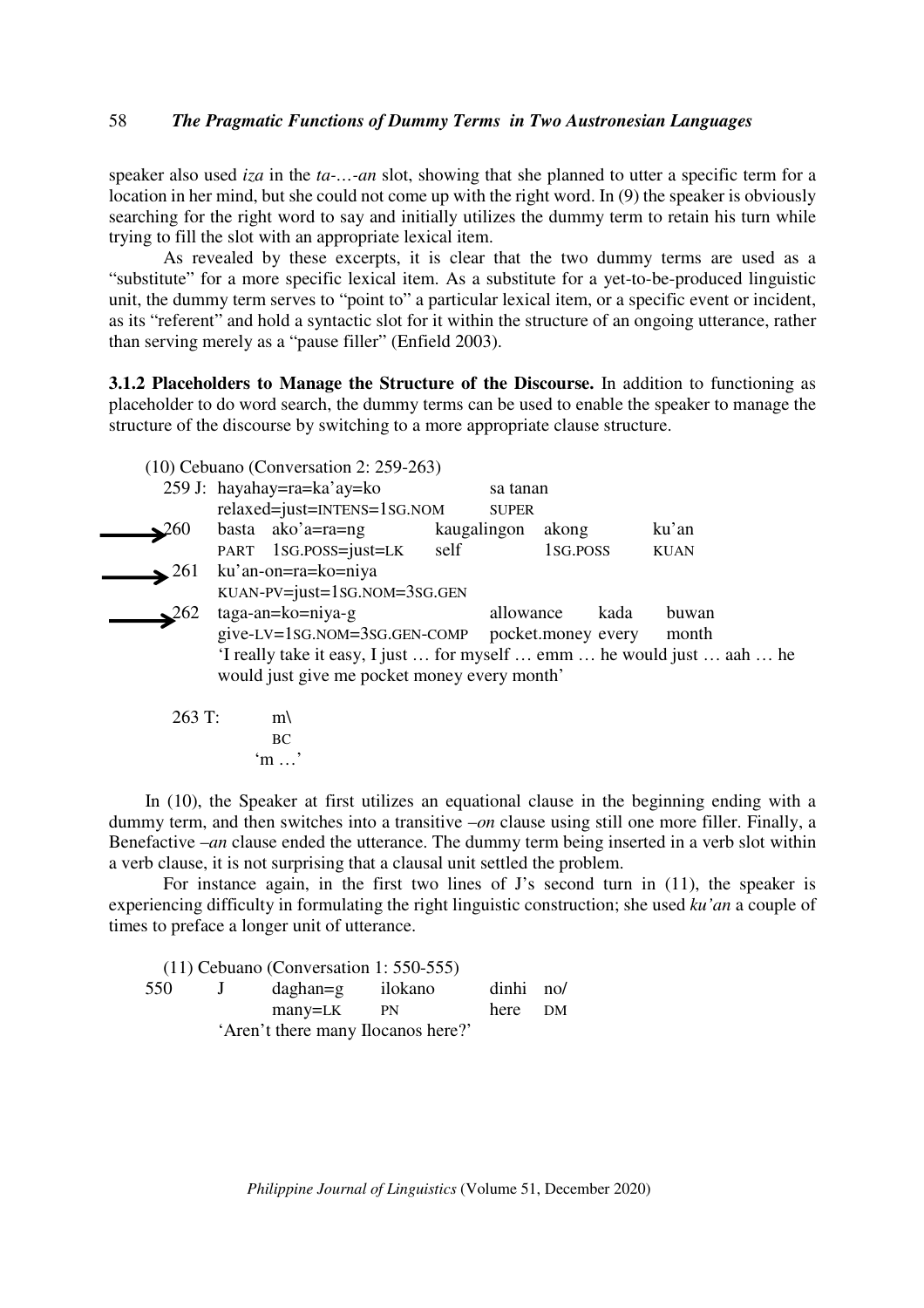551 L m= daghan [=ka'ays tanan] PF many INTENS all 'm… many [of them]' 552 J [ug **ku'an**] unsa=na pag usahay- CONN KUAN what=that NMZL sometimes 553 pag ma= **ku'an** kanang NMZL AV KUAN PF 554 ma-dungog=nako sa mga istorya-han sa bus ana PV-hear=1SG.GEN OBL PL story-LV.NMZLOBL bus DM '[and aah …] what's this, … sometimes, when aaa … I can hear (them) on buses, like that' 555 L m= **BC** 

'm …'

Likewise, when a Speaker decides to modify a clause structure in the middle of speech, as in (12), or signal a climax, as it were, of a narration, as in (13), this dummy term can be used as a placeholder to manage the flow of the discourse.

(12) Cebuano (Conversation 2: 995-997) 995 sa= next- next week mag-**ku'an**=na=mi- LOC next next week AV-KUAN=already=1EP.NOM unsa=gyu=y amo-a=ng what=EMPH=NEUT 1EP.POSS-DEF=LK 996 mag-sabot=ra=man=mi AV-agree=only=PAR=1EP.NOM 997 kung kanus'a=mi mag-day-off if when=1EP.NOM AV-day.off 'Next week we will ku'an about our-, we will just agree when we are taking a day off.' (13) Cebuano (Conversation 4: 981-1003) 981 ako=ng igsu'un=pud nag-hikog e 1SG.POSS=LK sibling=also AV-suicide DM (eighteen lines omitted) 999 bungkag=dyud- ang iya=ng ulo lagi burst=EMPH ANG 3SG.POSS=LK head ASSERT 1000 pag-abot=namo tanan NMLZ-arrive=1EPL.GEN all 1001 **ku'an**=na KUAN=already 1002 gapas gi-butang sa iya=ng ulo tanan cotton PFV.IV-place LOC 3SG.POSS=LK head all 1003 wa'=dyu=y laman NEG=EMPH=NEUT content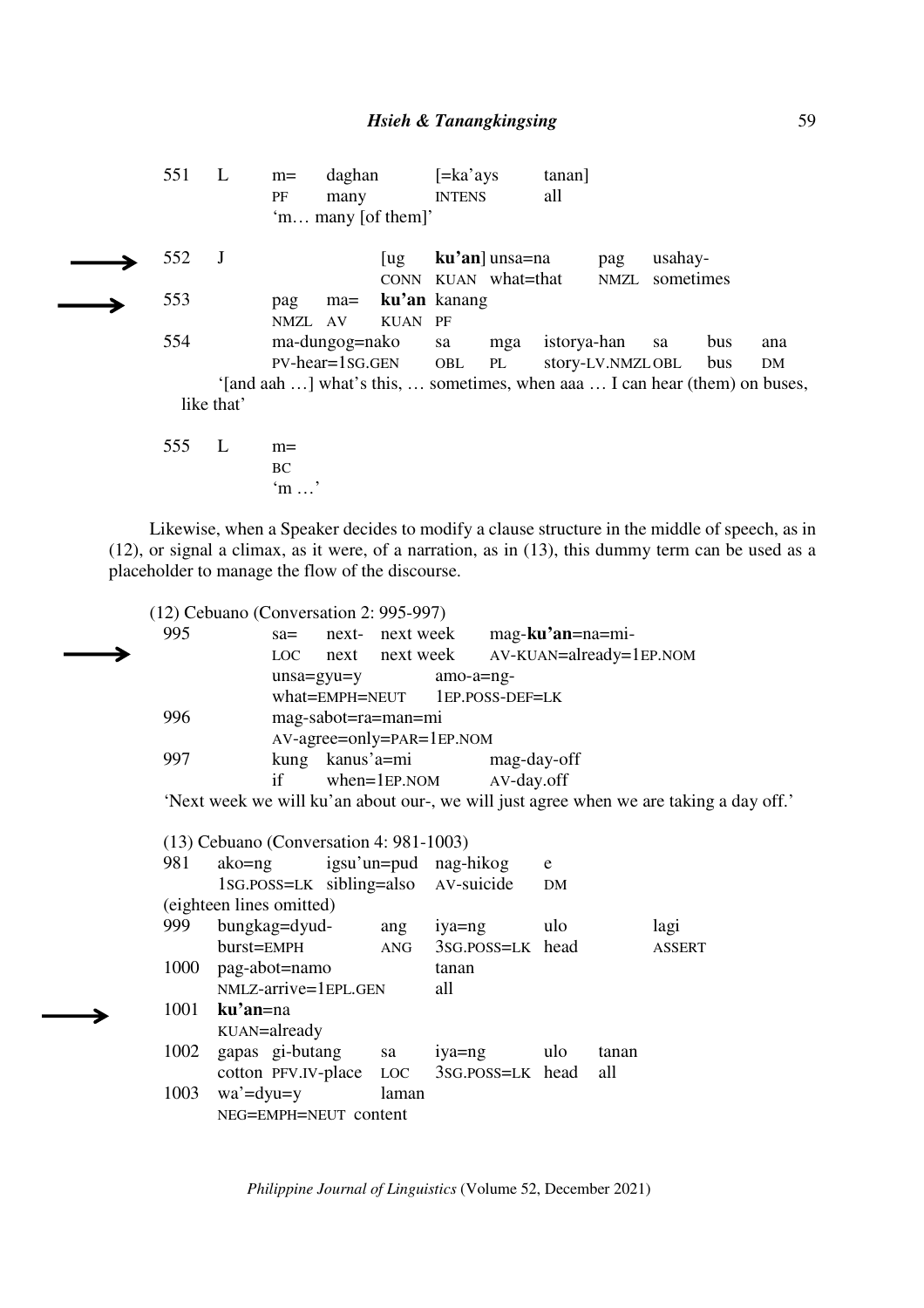'My brother, (he) also committed suicide. He shot his head. His head really exploded. (Upon) our arrival, it was already erm, cotton buds, they were all over the inside of his skull. There was nothing left inside.'

 In the middle of the story in (13), the Speaker seems to be trying to build up the suspense, by uttering *ku'an*, as a way to signal that the story is not yet finished and the "finale" is coming up, so to speak.

 It seems that aside from being located in nominal and verbal slots during word search, the dummy terms are also used at the start of a discourse either to hold a turn or to signal more things to come. The dummy terms have thus evolved into a marker at the beginning of a particular discourse to signal that something important or newsworthy is going to be said. Similar to the excerpt in  $(13)$ , the dummy term in  $(14)$  serves to hold the turn, inasmuch as there is more information to come.

(14) Cebuano (Conversation 1: 969-974)

| 969 | $SM = na$        |            | ron          |                |                 |        |               |      |          |            |           |
|-----|------------------|------------|--------------|----------------|-----------------|--------|---------------|------|----------|------------|-----------|
|     | $PN = PFV$       |            | now          |                |                 |        |               |      |          |            |           |
| 970 | sa               | cotabato   |              | wala'=gyud     |                 |        |               |      |          |            |           |
|     | LOC <sup>1</sup> | <b>PN</b>  |              | NEG=EMPH       |                 |        |               |      |          |            |           |
| 971 | pero             | kung       | ku'an ha     |                |                 |        |               |      |          |            |           |
|     | but              | if         | KUAN PART    |                |                 |        |               |      |          |            |           |
| 972 | tung             | una        | cotabato ang |                | una=ng          | naging |               | city | kaysa sa |            | davao     |
|     | that             | once       | <b>PN</b>    | ANG            | first=LK become |        |               | city | than     | <b>LOC</b> | <b>PN</b> |
| 973 | ug               | sa         |              | general santos |                 |        |               |      |          |            |           |
|     | <b>AND</b>       | <b>LOC</b> | <b>PN</b>    |                |                 |        |               |      |          |            |           |
| 974 | $m=$             | pero       | dahil        |                | $d$ aghan=g     |        | muslim        |      |          |            |           |
|     | <b>FIL</b>       | but        | because      |                | $many=LK$       |        | Muslim.people |      |          |            |           |

'There's really no SM store in Cotabato, but ku.an you know, it was Cotabato that became a city earlier than Davao and General Santos, but because there are many Muslim people there ..."

In Excerpt (15), not only does the speaker use the dummy term to refer to a particular situation, necessitating a clausal unit, she was also clearly trying to pluck up her courage to talk about a sensitive subject, telling the other person that the person they visited was suffering from cancer. Notice the long preface in the first line before she finally blurts out the truth in the next line. The dummy term is in a predicate slot; not surprisingly, the speaker is thinking of an appropriate clausal pattern to use.

(15) Cebuano (Conversation 1: 226-228) 226 ku'an=man=to=siya-KUAN=that=3SG.NOM 227 tung nang-adto=mi=g san carlos when AV-go=1EPL.NOM=LK PN 228 kanang= nagka- **ku'an -** nay cancer=gani FIL AV (FS) KUAN EXIST CANCERT=PART '*ku'an*, when we went to San Carlos, em= (he) em=, there was cancer (he had cancer).'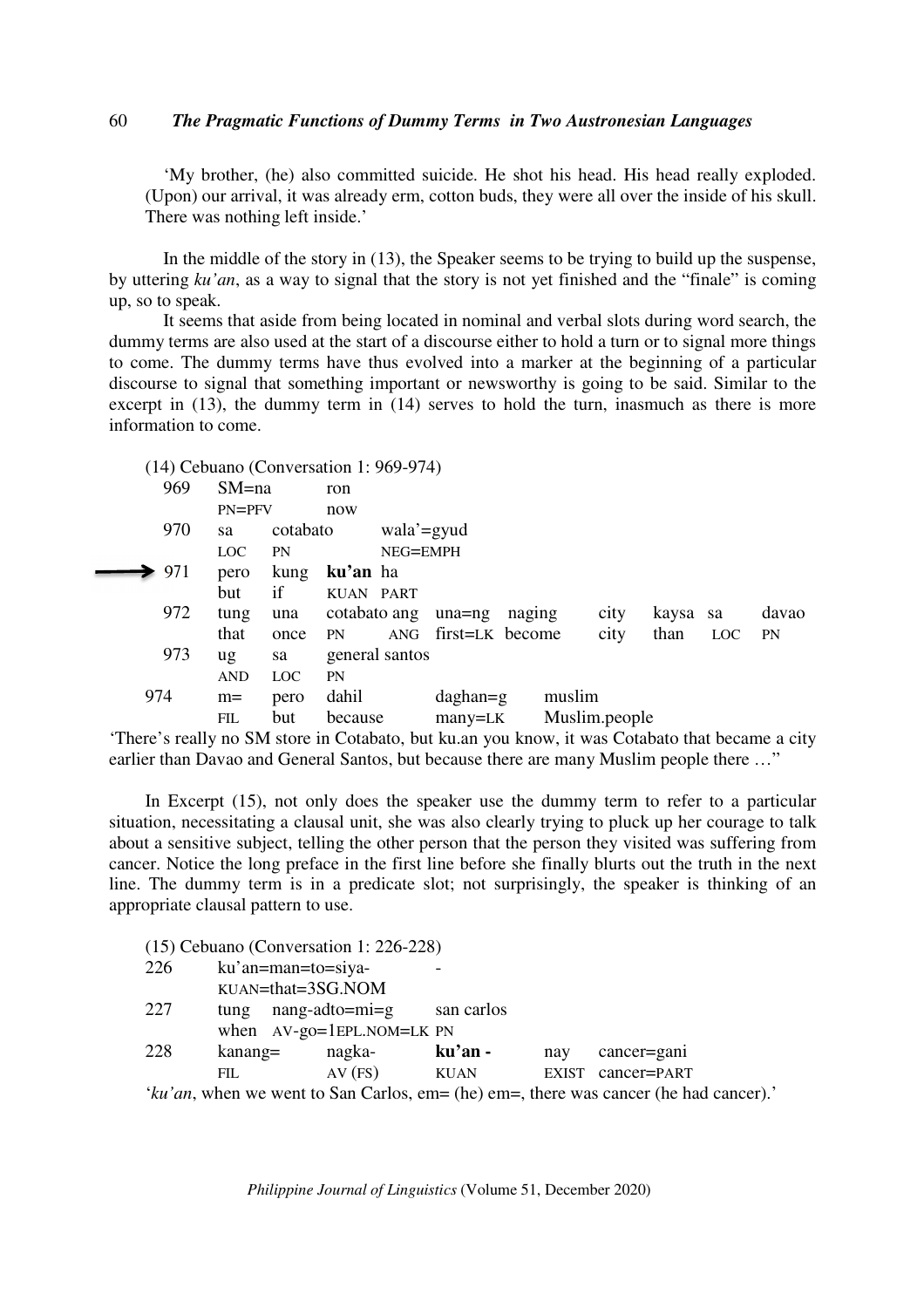This excerpt shows how *ku'an* can be multifunctional, serving as a pause filler to hold a turn and at the same time signaling more information to come, which is supposed to be confidential and kept secret.

# **3.2 Stance marker function**

These dummy terms can also serve as stance markers, whose functions include showing speakers' attitude, leading social interactants to communicative intentions, and eliciting the attention of Hearers.

 In addition to serving to hold a turn, the dummy term *ku'an* in excerpt (14), repeated here as excerpt (16), is used by the Speakers to convey that they have something important to say so Hearers had better listen.

(16) Cebuano (Conversation 1: 969-974)

| 969 | $SM = na$  |            | ron            |         |            |                            |        |               |            |       |
|-----|------------|------------|----------------|---------|------------|----------------------------|--------|---------------|------------|-------|
|     | $PN = PFV$ |            | now            |         |            |                            |        |               |            |       |
| 970 | sa         |            | cotabato       |         | wala'=gyud |                            |        |               |            |       |
|     | LOC        |            | PN             |         | NEG=EMPH   |                            |        |               |            |       |
| 971 | pero       | kung       | ku'an ha       |         |            |                            |        |               |            |       |
|     | but        | if         | KUAN PART      |         |            |                            |        |               |            |       |
| 972 | tung       | una        |                |         |            | cotabato ang una=ng naging | city   | kaysa sa      |            | davao |
|     | that       | once       | <b>PN</b>      |         |            | ANG first=LK become        | city   | than          | <b>LOC</b> | PN    |
| 973 | ug         | sa         | general santos |         |            |                            |        |               |            |       |
|     | <b>AND</b> | <b>LOC</b> | <b>PN</b>      |         |            |                            |        |               |            |       |
| 974 | $=$        | pero       |                | dahil   |            | $d$ aghan=g                | muslim |               |            |       |
|     | FIL        | but        |                | because |            | $many=LK$                  |        | Muslim.people |            |       |

'There's really no SM store in Cotabato, but ku'an you know, it was Cotabato that became a city earlier than Davao and General Santos, but because there are many Muslim people there …"

In Excerpt (17), Speakers B and N, two friends, were talking about the significance of visiting relatives to the Kavalan people.

(17) Kavalan (KavCon\_Buya&Nengi) 89. N:.. nayaw-an=ta wawai=ta naRin sqaw that.way-PV=1IPL.GEN behavior=1IPL.GEN NEG forget tu qenasuani.\ OBL relatives "Our behavior should be like that: Don't forget our relatives."

 90. .. mai=ita sqaw tu **iza u** baqbaqi=ta m-niz.\ NEG- IPL.NOM forget OBL IZA DM elder=1IPL.GEN AV-all "We cannot forget all our relatives."

In Line 89, Speaker N emphasized the importance of relatives and elders for each Kavalan, saying that it is their code of conduct not to forget their relatives. Note that in Line 89, there is no pause before and between *iza* and *baqbaqi=ta* 'our elders', suggesting that Speaker N, indicating that she was not experiencing any difficulty in uttering *baqbaqi=ta* 'our elders', and was not doing any word search. Note also the discourse marker *u* right after *iza*, indicating that *iza* here functions as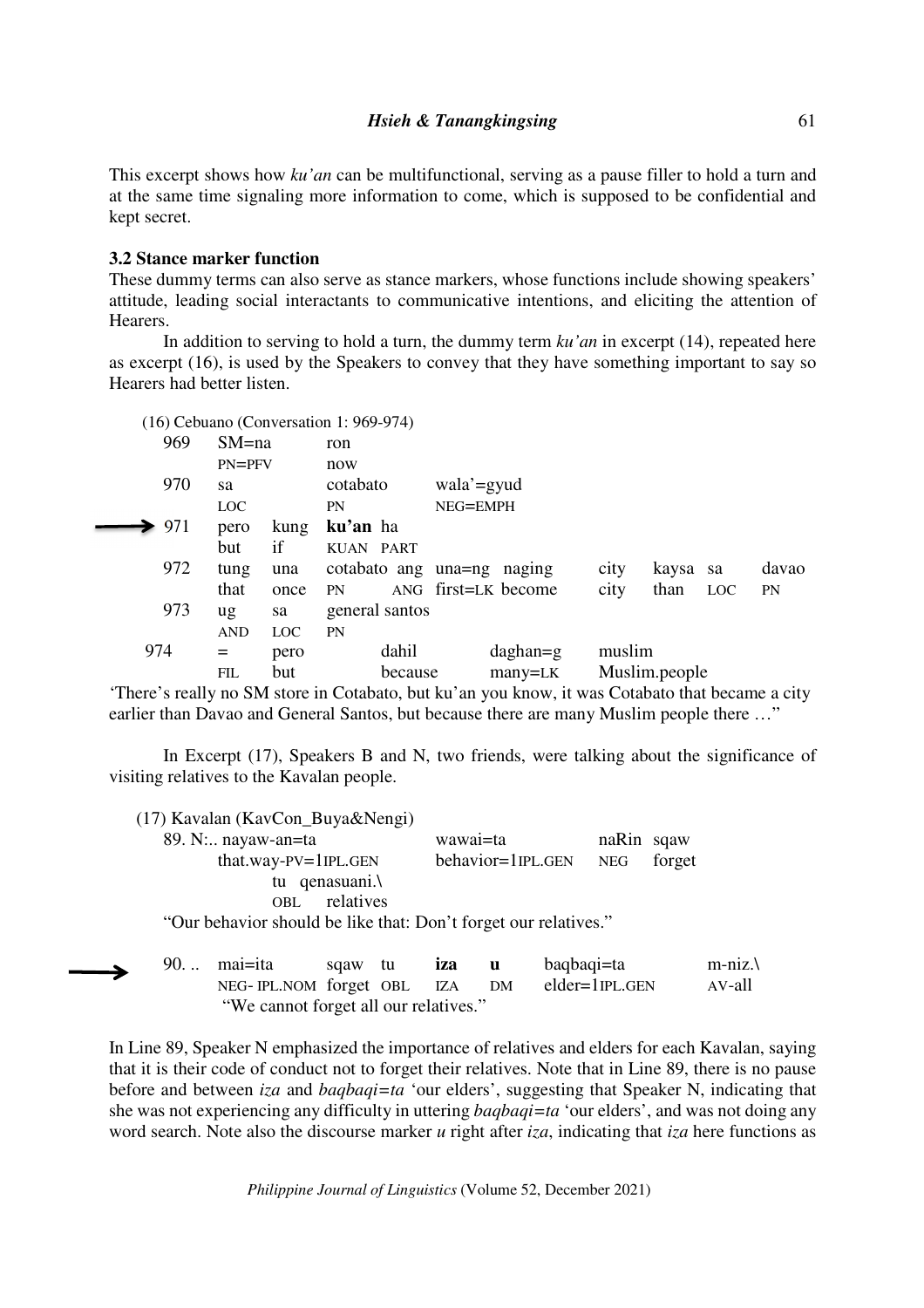a discourse marker, conveying Speaker N's attitude toward the significance of visiting elders and relatives in the Kavalan community.

 Excerpt (18) illustrates how the dummy term is strategically used to show her reluctance to talk about a rather sensitive family matter.

 (18) Kavalan (KavCon\_B&I) 28. I: [..hm]. \ BC 29. B: [.**.m-iza**] tu= lanas=ta,\_ AV-IZA OBL matter=1IPL.GEN 'We certainly will gather our siblings and take care of some matters.' 30. I: [nayawu]… nayawu sayzi.\ in.that.manner in.that.manner exactly 'Exactly so.'  $31. B: ...$  hm. \ BC BC  $32. \ldots (3.0)$  'nay zenna tazian nani,\ that paddy.field now DM 33. …(0.9) panmen ma **ma-iza**.\ unexpectedly DM MA-IZA 'That paddy field suddenly got *iza* (expropriated by the government). 34. … ma=,\ pause.filler 35. …(1.9) pun lanas=na tu ni-ala-an=na finish matter=3SG.GEN OBL NI-take-AN=3SG.GEN lazan 'nay. \ road that About the land, that the land was expropriated has not been settled yet.

In Excerpt (18), Speakers I and B, sister and brother, were talking about a paddy field of their family in Hsinshe that had been expropriated by the government; however, they had not received any compensation. They therefore decided to go back to Hsinshe to deal with the matter, though they had appointed a lawyer. Land expropriation and compensation were two sensitive family matters to the siblings; note the long pauses in Lines 32, 33, and 35, showing the speaker's hesitation and reluctance to talk about the matter. Speaker B first uttered *m-iza tu lanas=ta* 'to *iza* our family matter' and used another *iza* in Line 33 to implicitly talk about their land being expropriated, a sensitive matter they were rather reluctant to let a third party know.

 All the excerpts discussed so far have clearly revealed that the dummy terms are strategically employed by the speakers to show their stance regarding the issues they were talking about.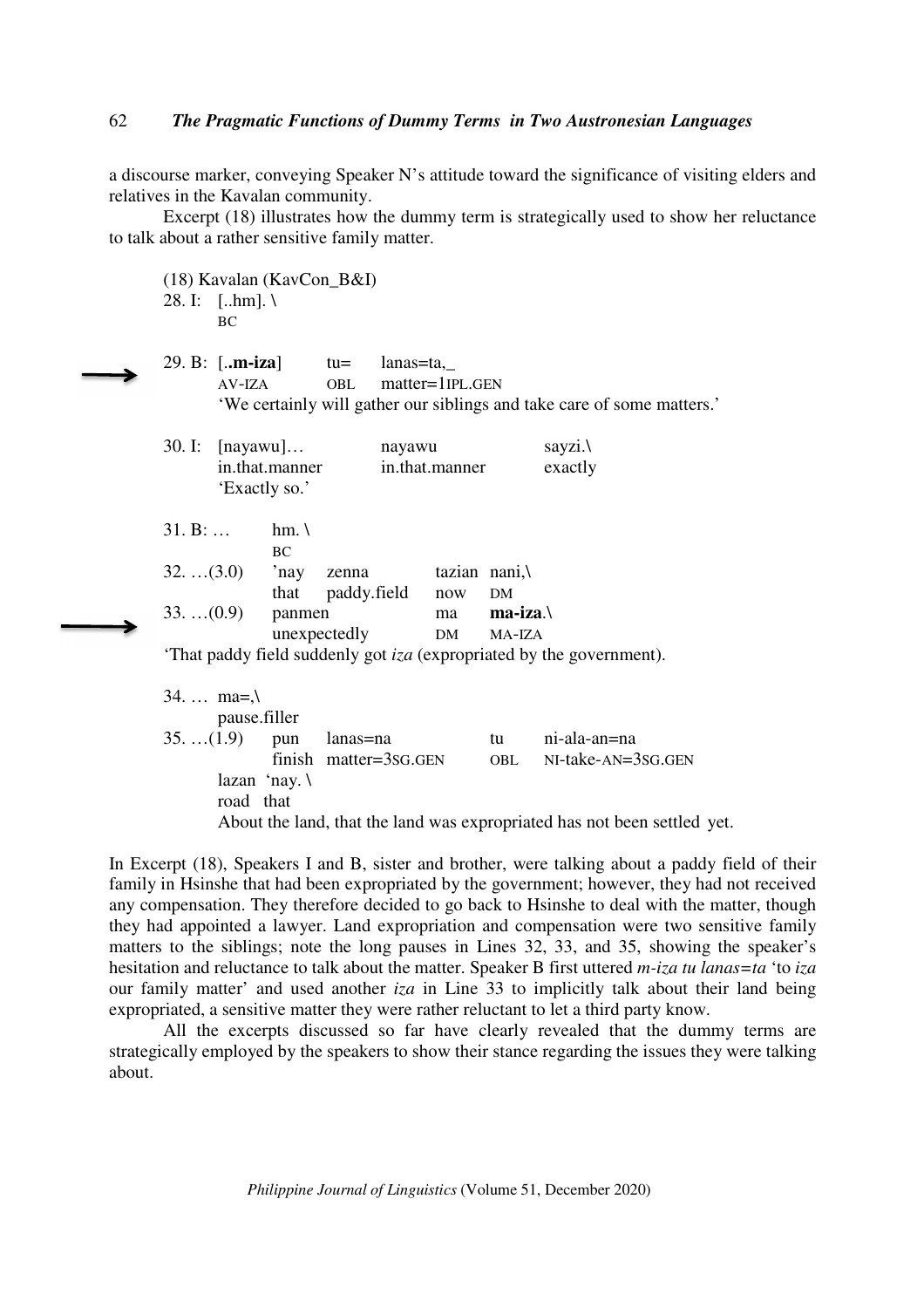## *Hsieh & Tanangkingsing*

## **3.3 Recognitional deixis function**

The third pragmatic function of the two dummy terms is to serve as recognitional deixis, freely translated as '*what-d'you-call-it*' (Sacks and Schegloff 1979; Himmelmann 1996; Enfield et al. 2001; Enfield 2003), to refer to some shared knowledge between the speaker and the hearer. In this regard, the two dummy terms are not semantically "vacuous" anymore; they in fact have acquired semantic specifications which subtly account for the interpretations hearers make. There are two major functions of such recognitional deixis: (i) when speakers do not know or cannot remember the word for something (*what-do-you-call-it*, *thingamijig*, *whatsit*, *doodad*, etc.) or someone's name (*what's-his-name*, *what's-her-name*), viz., referential substitutions; (ii) when speakers want to avoid saying something explicitly (*you-know-what*), viz., euphemisms. These terms can differ subtly in terms of function, but have in common the fact that they can be used to successfully refer to things when the speaker knows that the interlocutor is likely to know or be able to easily work out what the speaker is talking about (see Enfield et al. 2001 for a detailed discussion).

We will begin with the dummy terms functioning as referential substitutions  $(3.3.1)$ , and then discuss the uses of dummy terms as euphemisms (3.3.2).

**3.3.1 Referential Substitutions.** Very often intriguing situations can be spotted where the two dummy terms, acquiring some semantic specifications, are used as referential substitutions. As pointed out by Enfield (2003), to figure out what such expressions actually refer to on any given occasion, "interlocutors must rely especially heavily on knowledge assumed to be shared" (101). Expressions of this kind are worth examining because they explicitly depend not only on the common ground shared by both speakers and hearers, viz., not just "what we both know", but also on "what we each assume that we each assume that we both know" (Enfield 2000:45).

 In Excerpt (19), Speaker R and Speaker A were talking about a catastrophic earthquake occurring in Hualien and Taitung more than seven decades ago, which resulted in deaths and serious damage in Hsinshe village. Here, Speaker R uttered one *iza* in Line 103 and another *iza* in Line 104; note particularly the incomplete sentence structure uttered in Line 105, *yau a i-babaw ta tebteb-an anai*, where a noun phrase is missing right after the nominative case marker *a*; nevertheless, Speaker R did not bother to fill in the missing noun phrase, viz., "waves," in the following turns, and the Hearer showed no difficulty in comprehending R's utterances, by saying "perhaps it's like that" in Line 109.

|          |              | (19) Kavalan (KavCon_Earthquake) |                  |                                  |                  |                                                  |                                                                          |      |
|----------|--------------|----------------------------------|------------------|----------------------------------|------------------|--------------------------------------------------|--------------------------------------------------------------------------|------|
| 103. R : |              | tu Ray-baut                      |                  |                                  | tu               | s <em>uRuq=ita</em>                              |                                                                          | nani |
|          |              | OBL.                             | catch-fish       |                                  | <b>OBL</b>       | $\langle$ AV>scoop=1IPL.NOM                      |                                                                          | DM   |
|          | yau          |                                  | a                |                                  | iza              | kwa.\                                            |                                                                          |      |
|          | <b>EXIST</b> |                                  | <b>NOM</b>       |                                  | IZA              | <b>PART</b>                                      |                                                                          |      |
|          |              |                                  |                  |                                  |                  |                                                  | 'When we were catching fish by scooping, there was what-do-you-call-it ' |      |
|          |              |                                  |                  |                                  |                  |                                                  |                                                                          |      |
| 104.     | yau          | a                                | iza              | $kwa, \lambda$                   |                  |                                                  |                                                                          |      |
|          | <b>EXIST</b> | NOM                              | IZA              | <b>PART</b>                      |                  |                                                  |                                                                          |      |
|          |              |                                  |                  | 'There was what-do-you-call-it.' |                  |                                                  |                                                                          |      |
|          |              |                                  |                  |                                  |                  |                                                  |                                                                          |      |
| 105.     | yau          | a                                | <i>i</i> -bawbaw |                                  | ta               | tebteb-an                                        | nani.                                                                    |      |
|          | EXIST NOM    |                                  | at-top           |                                  | LOC <sub>1</sub> | middle-LOC                                       | DM                                                                       |      |
|          |              |                                  |                  |                                  |                  | There were (waves) that were high in the middle. |                                                                          |      |
|          |              |                                  |                  |                                  |                  |                                                  |                                                                          |      |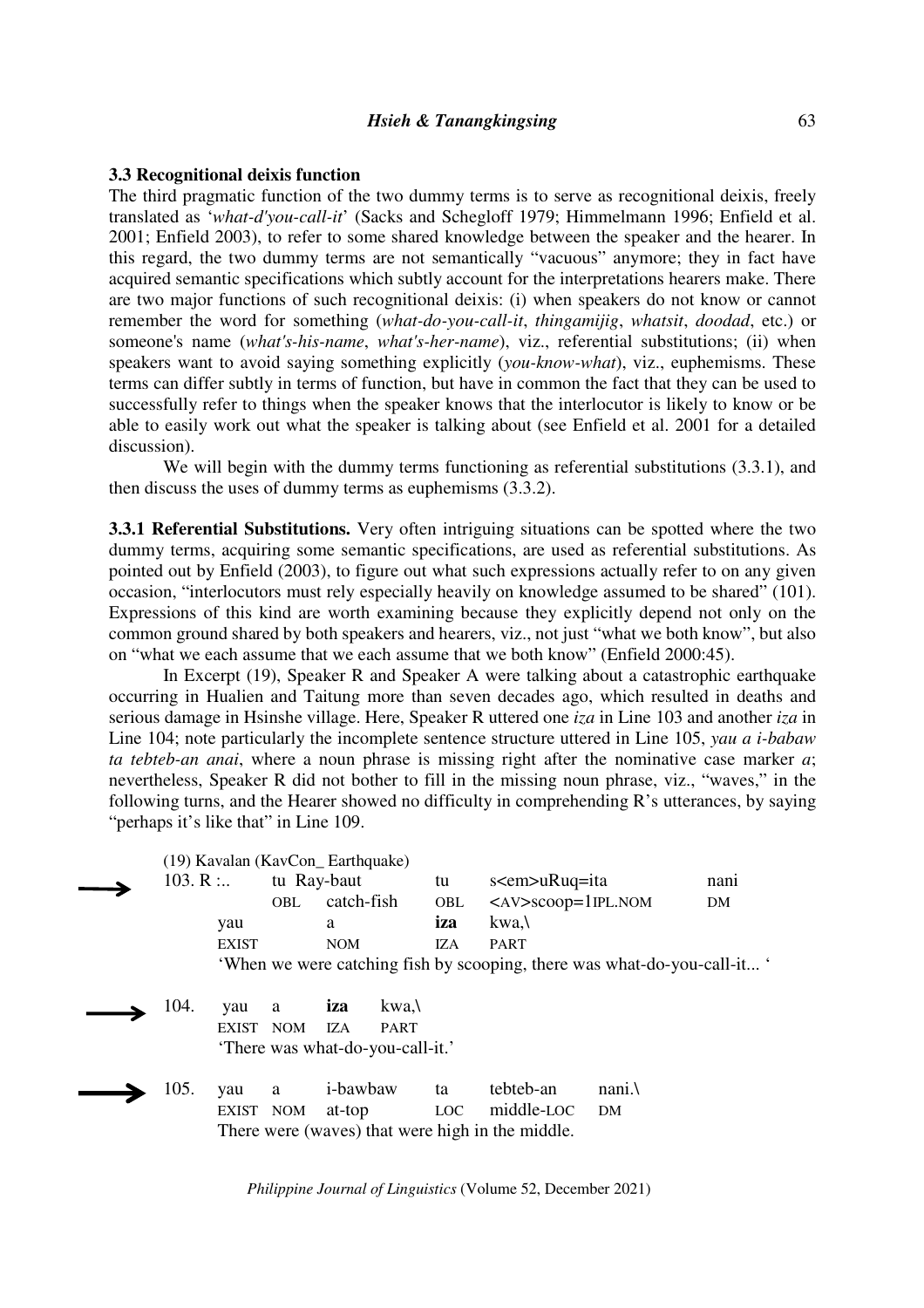| 106.    | vau             | a                         |                     | zanum m-lim-zusa |                                                                                   | snavau |      | estaR tu  |            | 'nay, $\lambda$ |
|---------|-----------------|---------------------------|---------------------|------------------|-----------------------------------------------------------------------------------|--------|------|-----------|------------|-----------------|
|         | EXIST NOM       |                           |                     |                  | water AV-divide-two that way                                                      |        |      | like      | <b>OBL</b> | that            |
| 107.    | ma-qayta        |                           | buqan yu. $\lambda$ |                  |                                                                                   |        |      |           |            |                 |
|         | MA-see          |                           | sand PART           |                  |                                                                                   |        |      |           |            |                 |
|         |                 |                           |                     |                  | The water was separated into two parts, in the way like, the sand could be seen.' |        |      |           |            |                 |
| 108.    | $^{\prime}$ nay | bettu 'nay                |                     | Raw              | qawman                                                                            |        | azu  | $b$ anyu. |            |                 |
|         | that            | stone that                |                     |                  | PART exactly                                                                      |        | like | mushroom  |            |                 |
|         |                 |                           |                     |                  | 'The rock looked like a mushroom, (because the water was going down).'            |        |      |           |            |                 |
| 109. A: |                 | nayau                     |                     | sayzi            |                                                                                   | nani.  |      |           |            |                 |
|         |                 | that.way                  |                     | perhaps          |                                                                                   | DM     |      |           |            |                 |
|         |                 | 'Perhaps it's like that.' |                     |                  |                                                                                   |        |      |           |            |                 |

Similarly, in Excerpt (20), Speaker B uttered *iza* in Line 383 and did not go any further by adding or explaining what *iza* referred to. However, Speaker N showed no difficulty in understanding what *iza* was intended for by uttering *kwaya* 'OK'.

(20) Kavalan (KavCon\_Buya&Nengi) 383. B:.. m-laziw=ti **iza=**ta.\ AV-pass=PFV that=1IPL.GEN "Our (time) has past. (That's all what we said today. Our time is up)."

 384. N:.. kwaya OK. "Okay."

In (21), Speaker T did understand what Speaker L was referring to by just using *ku'an*. Note that in the line 75, she actually helped repair and fill in the right word to finish the utterance.

|  | unva |                                     | kinsa=man ma-biya-an    | diri\ |
|--|------|-------------------------------------|-------------------------|-------|
|  | then |                                     | who=PART SPONT-leave-LV | here  |
|  |      | 'then who's going to be left here'\ |                         |       |

- 74 L: **ku'an**=mi KUAN=1EPL.NOM 'ku'an, we're-'
	- 75 T: rotation rotation 'taking turns.'
	- 76 L: rotation rotation '(yeah) we take turns.'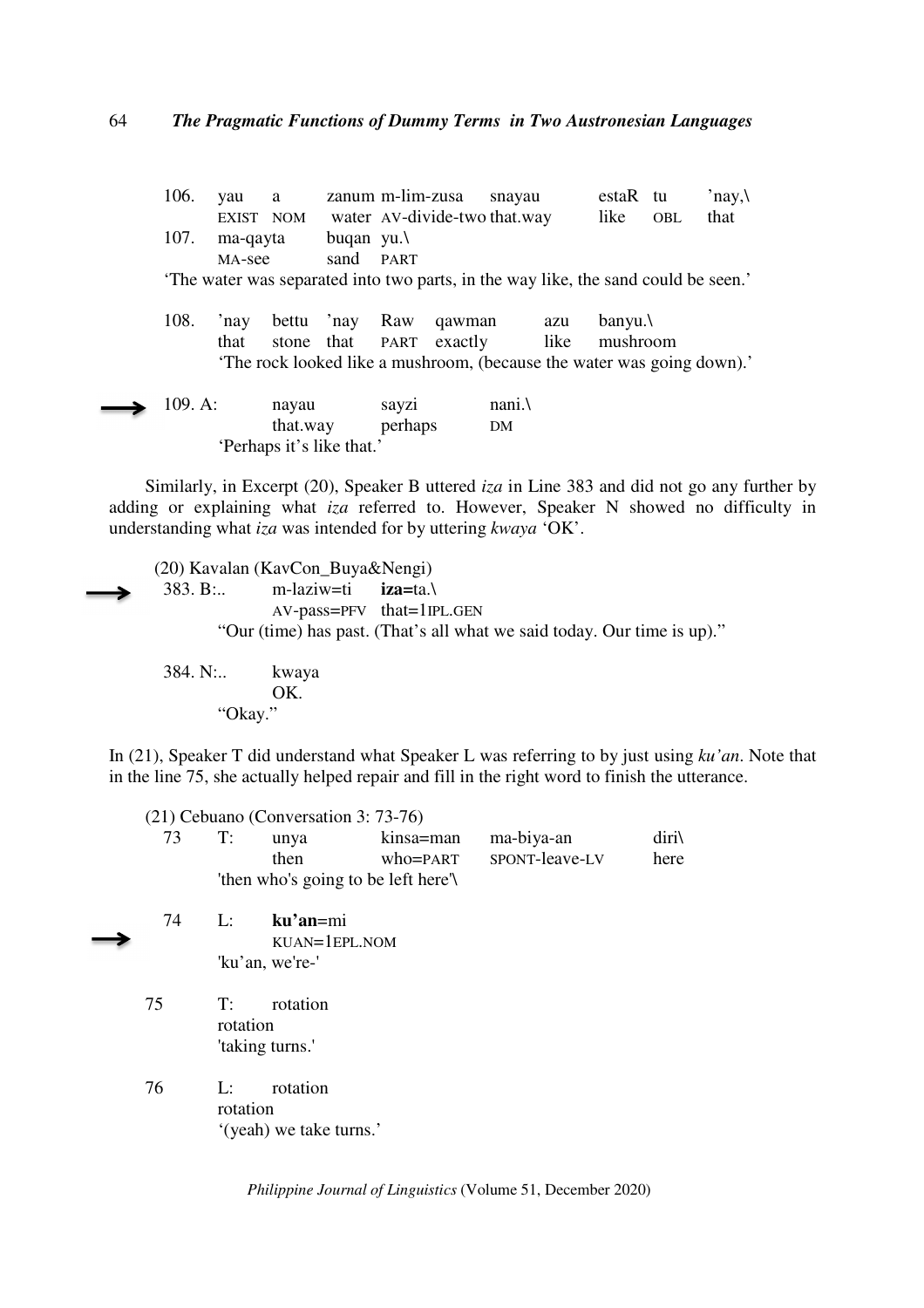Excerpt (22) shows the speaker narrating her reaction when her boyfriend proposed to her. There were three dummy terms, all representing verbal clauses, but it can be observed that in each instance, the speaker seemed to have no intention of explicitly saying what the dummy term really meant, implying that she was assuming all along that the Hearer of her story must know what she was trying to say.

(22) Cebuano (Conversation 2: 393-400)

| 393 |                                                                                      |                            |                              | unya' akong-ako=ng gi-ingn-an           |                |                |                   |
|-----|--------------------------------------------------------------------------------------|----------------------------|------------------------------|-----------------------------------------|----------------|----------------|-------------------|
|     |                                                                                      |                            |                              | then FS 1SG.POSS=LK PFV-say-LV          |                |                |                   |
| 394 |                                                                                      | tinu'ud=kaha'=ka           |                              |                                         |                |                |                   |
|     |                                                                                      | $true = double = 2SG. NOM$ |                              |                                         |                |                |                   |
| 395 | $basi = g$                                                                           |                            |                              | <b>na</b> ku'an=na=ka                   |                |                |                   |
|     |                                                                                      |                            |                              | maybe-COMP PV KUAN=already=2sG.NOM      |                |                |                   |
| 396 |                                                                                      | unsa- unsa=ma=y            |                              |                                         |                | imo=ng ganahan |                   |
|     |                                                                                      |                            |                              | FS what=PART=NEUT 2SG.POSS=LK like      |                |                |                   |
| 397 |                                                                                      | $ako = gyud = siya = ng$   |                              |                                         | gi-ku'an       |                | ha                |
|     |                                                                                      |                            |                              | 1SG.POSS=EMPH=3SG.NOM=LK PFV.PV-KUAN DM |                |                |                   |
| 398 |                                                                                      | interesado=ba=gyud=ka=ng   |                              |                                         |                |                |                   |
|     |                                                                                      |                            | interested=Q=EMPH=2sG.NOM=LK |                                         |                |                |                   |
| 399 |                                                                                      | mag- mag-minyo             |                              |                                         |                |                |                   |
|     |                                                                                      | FS AV-marry                |                              |                                         |                |                |                   |
| 400 |                                                                                      | wa'=sad=ko=niya            |                              |                                         | ku'an-a        |                | $\omega$ $\omega$ |
|     |                                                                                      |                            | $NEG=also=1SG.NOM=3SG.GEN$   |                                         | <b>KUAN-PV</b> |                |                   |
|     | $\text{Then} \text{I}$ $\text{I}$ told (him) are you for real you might just be upon |                            |                              |                                         |                |                |                   |

Then I- I told (him), are you for real/ you might just be uhm ..., what- what do you like. I did aah- (ask) him, are you really sure of getting- getting married. He didn't, em, (he didn't) [answer] me. (laughs).'

The sense of the term *ku'an* can be most of the time inferred from the context, as in (23), where the conversation revolved around taking a group of visitors to a picnic by the beach, where wrapped cooked rice was served with roasted pig.

|         |    |                                        | $(23)$ Cebuano ku'an can be inferred from context (Conversation 5: 1195-1203) |
|---------|----|----------------------------------------|-------------------------------------------------------------------------------|
| 1195 W: |    | pa-ka'on=nimo<br>pak-                  |                                                                               |
|         |    | $CAU$ -eat= $2s$ .GEN<br><b>FS</b>     |                                                                               |
|         |    | 'then you (distribute it) to be eaten' |                                                                               |
| 1196    | T: | init=pa                                |                                                                               |
|         |    | hot=still                              |                                                                               |
| 1197    |    | unya' human                            |                                                                               |
|         |    | then afterward                         |                                                                               |
|         |    | 'still hot, and then'                  |                                                                               |
| 1198    | W: | $unsa = man = na'$                     | kan-on                                                                        |
|         |    | what=PART=that                         | rice-PV.NMZL                                                                  |
|         |    | 'what's that, rice'/                   |                                                                               |
|         |    |                                        |                                                                               |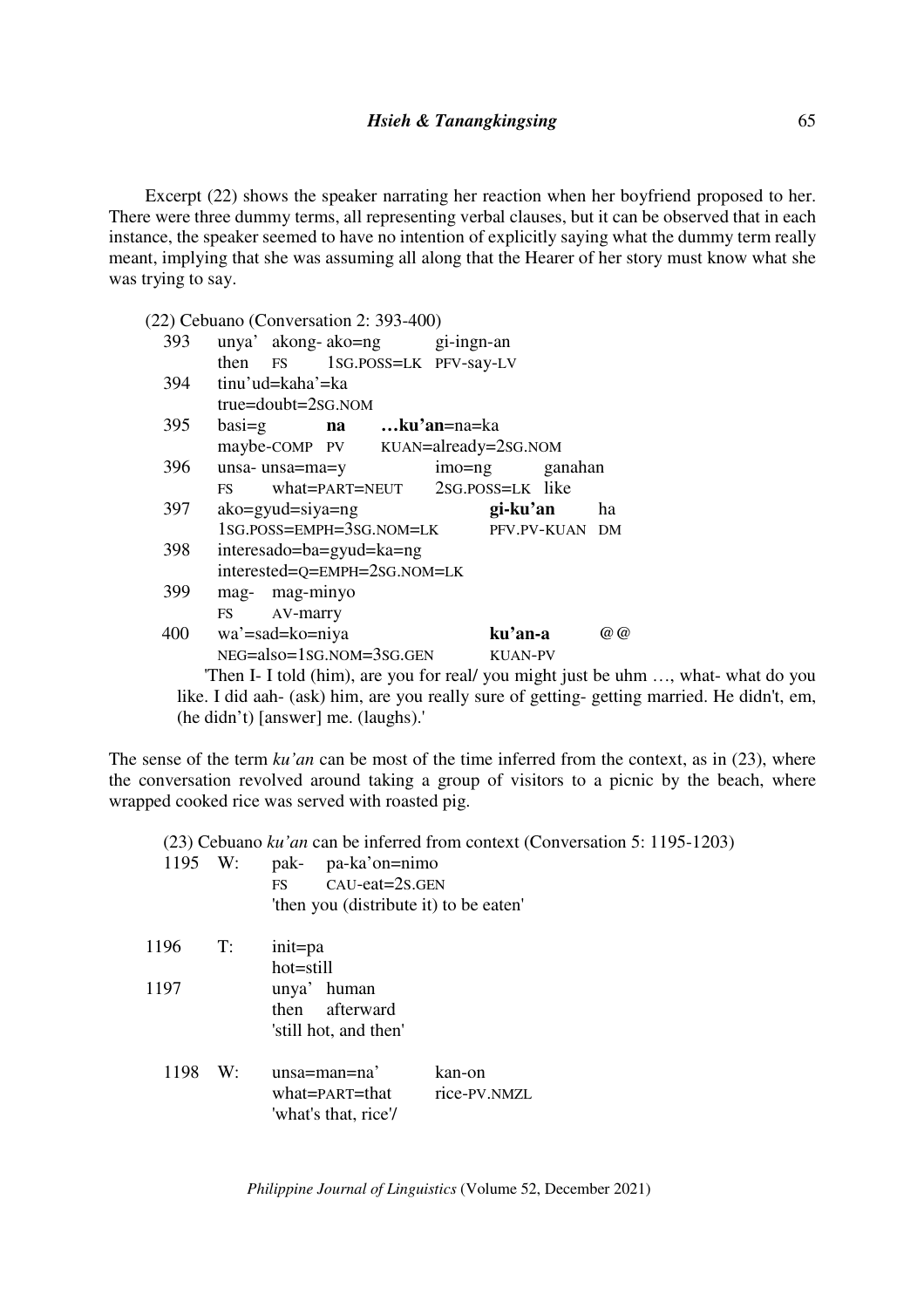| 1199 | T: | unya'        | human                    |                | i-ku'an=nimo                                                     | sa  | kananglitson |           |
|------|----|--------------|--------------------------|----------------|------------------------------------------------------------------|-----|--------------|-----------|
|      |    | then         | afterward                |                | IV-KUAN=2S.GEN                                                   | LOC | FIL          | roast.pig |
|      |    | a            |                          | sa             | inasal/                                                          |     |              |           |
|      |    | <b>PART</b>  |                          | <b>LOC</b>     | meat                                                             |     |              |           |
|      |    |              |                          |                | 'then you ku'an (drench) it over the roast pig or over the meat' |     |              |           |
| 1200 | W: | $O=\sqrt{2}$ |                          |                |                                                                  |     |              |           |
|      |    | <b>BC</b>    |                          |                |                                                                  |     |              |           |
| 1201 |    | litson       | manok                    |                |                                                                  |     |              |           |
|      |    | roast        | chicken                  |                |                                                                  |     |              |           |
| 1202 |    | unya'        | [hot sauce=pa]           |                |                                                                  |     |              |           |
|      |    | then         |                          | hot.sauce=even |                                                                  |     |              |           |
|      |    |              |                          |                | 'right, over the roasted chicken, [(and with) hot sauce still]'  |     |              |           |
| 1203 | T: | sus          | $lami'-al$               |                |                                                                  |     |              |           |
|      |    |              | <b>INTERJ tasty-EMPH</b> |                |                                                                  |     |              |           |
|      |    |              | '[wow, yummy!]'          |                |                                                                  |     |              |           |

In (23), the dummy term *ku'an* was deliberately uttered and not Repaired at all. The topic of the conversation between Speakers W and T was something familiar to them. Aside from the fact that there was no effort on the part of the Speaker to elaborate on what *ku'an* referred to, as earlier mentioned, Speaker W did not also bother to ask what it had meant because he certainly knew what it was in the first place.

**3.3.2 Euphemisms.** It is not uncommon that we find *ku'an* and *iza* occur in the situations where speakers avoid explicitly referring to something, partly because they are afraid that making their thoughts explicit would run the risk of creating an uncomfortable situation, and partly because speakers do not want to risk ruining something by openly referring to it (Enfield 2003:1085); in other words, *ku'an* and *iza* have also evolved into a kind of euphemism or a way to avoid direct mention of sensitive terms.

Excerpt (24) involves the solicitation of confidential information. The amount of salary that one earns is a sensitive topic in conversation, so the Speaker used *ku'an* as a euphemism marker before the sensitive word *sweldo* 'salary'. It can be seen that she hesitated in line 54; she did have in mind the word, but used the dummy term, even after she uttered the word *salary*, to mitigate the boldness of her question. In responding to such a sensitive question, J also seemed to stammer before she could finally explain that it's *confidential*.

|    |   |  | (24) Cebuano (Conversation 1:54-56)  |                                              |                   |        |
|----|---|--|--------------------------------------|----------------------------------------------|-------------------|--------|
| 54 | L |  | pila=man=sad imo-ha=ng               |                                              | $ku'an$ -s=sweldo |        |
|    |   |  |                                      | how.much=PART=also 2sG.POSS-DEF=LK KUAN      |                   | salary |
| 55 |   |  | $$ ku'an=ra $$ dili'                 |                                              |                   |        |
|    |   |  | $KUAN = only$ NEG                    |                                              |                   |        |
|    |   |  |                                      | 'How much is your er salary? Only er er no.' |                   |        |
|    |   |  |                                      |                                              |                   |        |
| 56 |   |  |                                      | J a wala' dili' <b>ku'an</b> confidential    |                   |        |
|    |   |  |                                      | PART NEG NEG KUAN confidential               |                   |        |
|    |   |  | 'mm no, it's not it's confidential.' |                                              |                   |        |
|    |   |  |                                      |                                              |                   |        |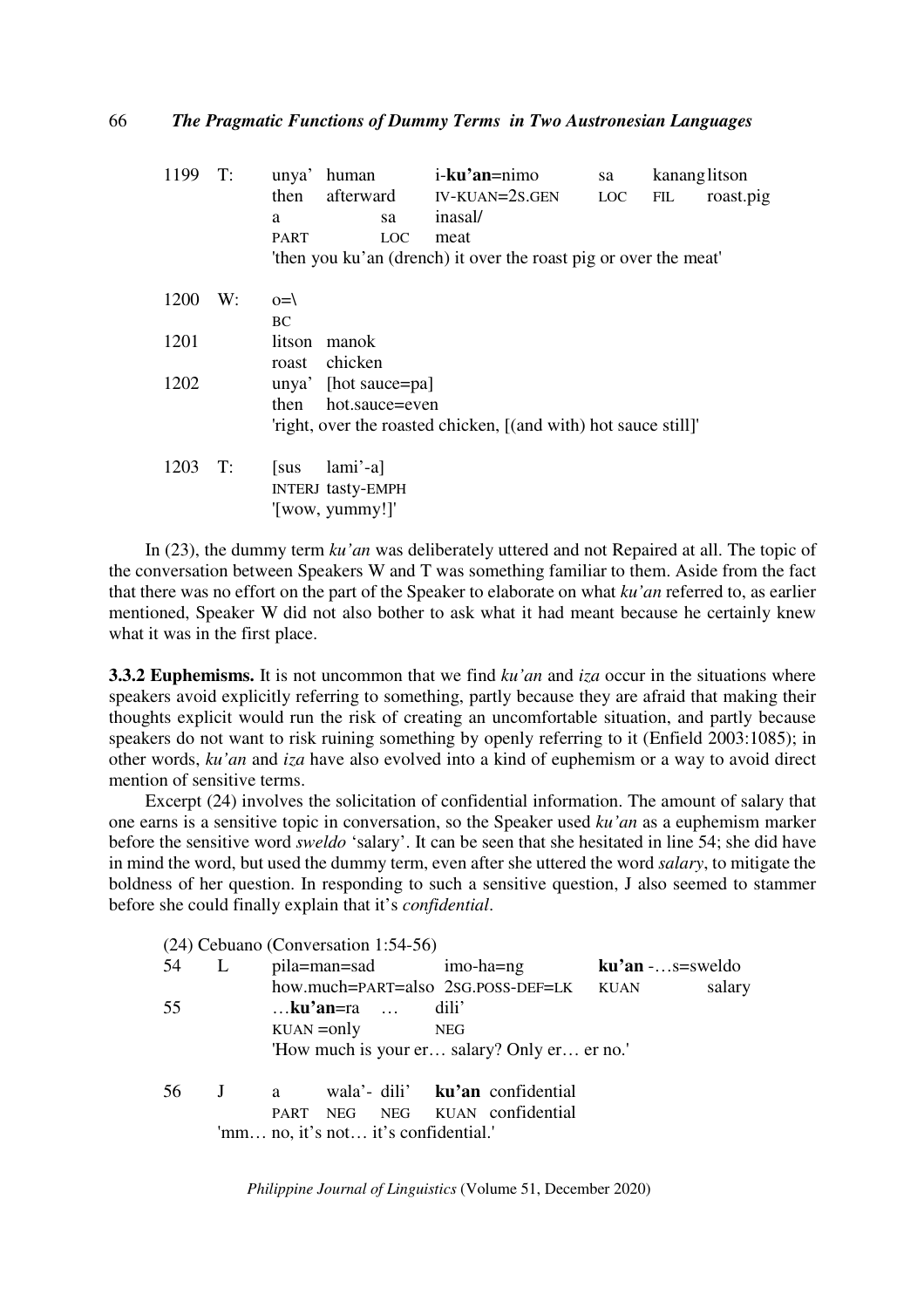Cebuano speakers are generally conservative, but inquisitive. In another excerpt (25), Speaker T was trying to inquire about the love life of Speaker L but she knew this to be a sensitive topic, and thus she initially could not get herself to ask the question and stumbled by uttering a couple of dummy expressions in line 684.

(25) Cebuano (Conversation 3: 684-686)

| 684T | unya                                       | ang        |      |                      |             | kanang ku'an kanang- |
|------|--------------------------------------------|------------|------|----------------------|-------------|----------------------|
|      | <b>DM</b>                                  | <b>NOM</b> |      | PF                   | <b>KUAN</b> | PF                   |
|      | ikaw=ba                                    | iya=ng     |      | $una=ng$             |             | uyab                 |
|      | $2SG.NOM=Q$                                |            |      | 3SG.POSS=LK first=LK |             | lover                |
|      | 'then, this  er  are you his first lover?' |            |      |                      |             |                      |
|      |                                            |            |      |                      |             |                      |
| 685L | $na'$ a=na=y                               |            | uyab | no                   |             |                      |
|      | exist=already=NEUT lover DM                |            |      |                      |             |                      |
| 686  | ka-daghan                                  |            |      |                      |             |                      |
|      | NMZL-many                                  |            |      |                      |             |                      |
|      | 'He's got lovers, didn't you know? Many!'  |            |      |                      |             |                      |

We also find similar euphemistic uses of the Kavalan *iza* in (26).

| 154. R:                         | (26) Kavalan (KavCon-Earthquake)<br>qa~qaitisan<br>RED~terrifying<br>'The earthquake (occurring) before was terrifying.' | utuz<br>earthquake |             | masang<br>before      |                                                                                                    |
|---------------------------------|--------------------------------------------------------------------------------------------------------------------------|--------------------|-------------|-----------------------|----------------------------------------------------------------------------------------------------|
| 155. A:<br>seemed a long time.' | tenes<br>a.long.time<br>m-tenes<br>azu<br>AV-a.long.time<br>seem                                                         | qaya<br>also       | azu<br>seem | u-tani<br>NCM-several | bulan<br>month<br>'For a long timeIt also seemed that the earthquake lasted for several months. It |

|               | 156. R: | wama 'nay qa-supaR-an=ku                                            |                             |              | Raw         | nani |
|---------------|---------|---------------------------------------------------------------------|-----------------------------|--------------|-------------|------|
|               |         | only that IRR-know-NMZL=1SG.GEN                                     |                             |              | <b>PART</b> | DM   |
| $\rightarrow$ | 157.    | nava                                                                | Raya=ay tu <b>zana iza.</b> |              |             |      |
|               |         | FS.                                                                 | $big=$ REL                  | OBL that IZA |             |      |
|               |         | What I remembered wee only that that ize wee a hig $(\text{count})$ |                             |              |             |      |

'What I remembered was only that that iza was a big (earthquake).'

In Excerpt (26), Speakers R and A were talking about the catastrophic earthquake occurring in 1951 in eastern Taiwan. Many Kavalan people in Hsinshe Village lost their relatives and houses in that unfortunate incident. Note that in Line 154, Speaker R first sighed how terrifying that earthquake was; then in Lines 156-7, he seemed to avoid uttering 'earthquake' but rather used *zana iza* 'that *iza*' to refer to that earthquake.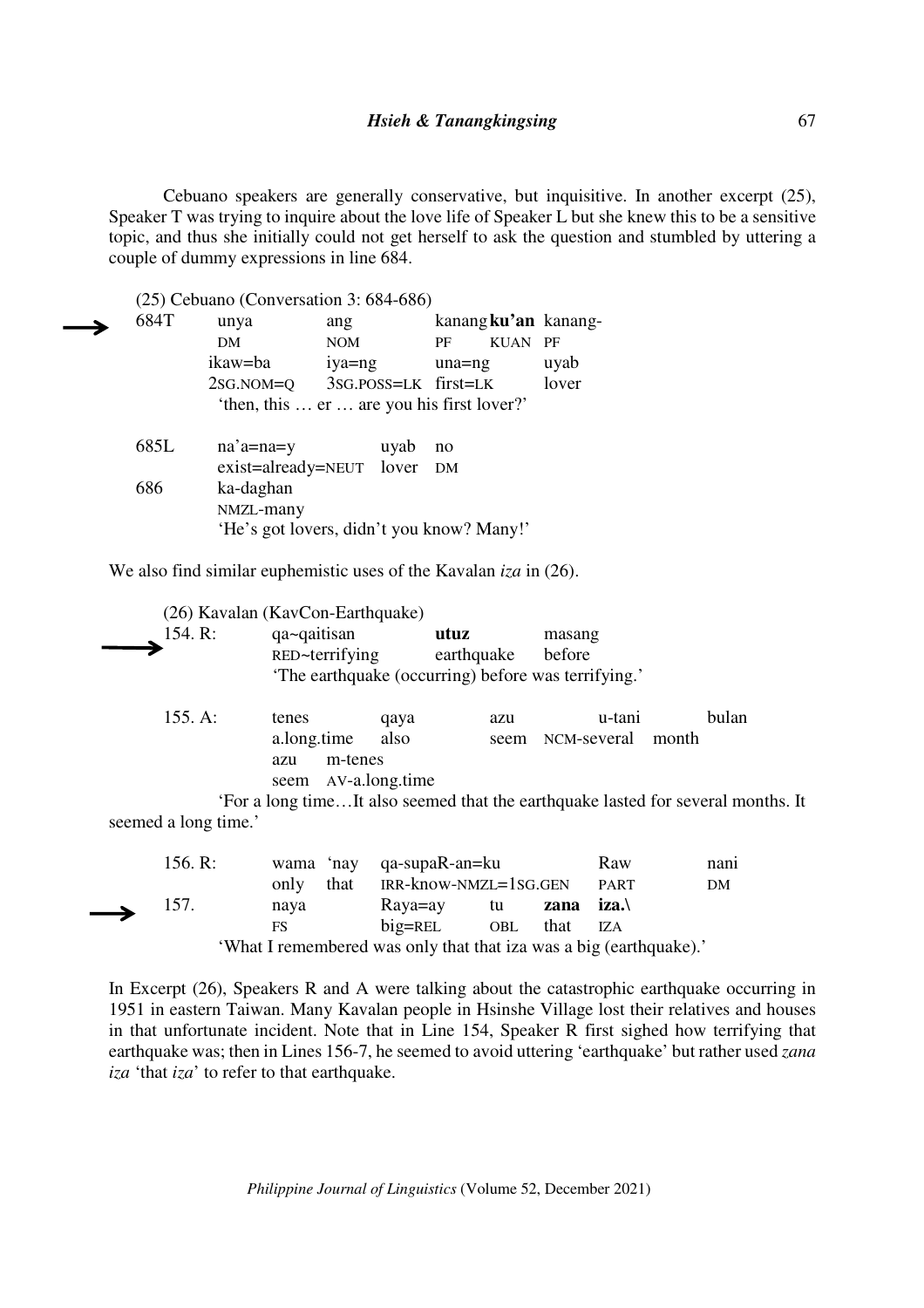# **4. Concluding remarks: An interactional explanation**

As revealed by Tárnyiková's (2019) study on English placeholders and Cheung's (2015) study on Mandarin *wh*-placeholders, speakers of different languages employ the same linguistic mechanism in facilitating and scaffolding their verbal communication tasks. In this paper we have demonstrated that the use of the dummy terms by Cebuano and Kavalan speakers is in fact an interaction-motivated phenomenon; We have also shown how speakers of the two languages utilize morphosyntactic tools as resources to construct turns at talk to meet their needs in various social interactions.

Rubino (1996) explains that such a dummy term employed by the Ilocano speaker serves as a device of morphological integrity; in other words, he regards this as a purely linguistic phenomenon. However, we tried to look for an explanation on the level behind the language itself, i.e., on the language user, to be more specific, on the intersection of language and the language user. It is believed that language is such a species-specific capacity that only humans possess, which of course distinguishes *homo sapiens* from other ontogenetically related species that Darwin believes evolved from the same ancestor. Nonetheless, language does not emerge "automatically and effortlessly" (Evans 2016:3); to the contrary, "language reflects and builds upon general properties and abilities of the human mind … it reflects human pro-social inclinations for intersubjective communication" (Evans 2016:3). In interaction contexts (the places which Schegloff (1996) believes are the natural environment of language use and where Streeck (1995) believes language comes to life), linguistic structures have to meet with the demands of rapid, open-textual, and sometimes risky social situations. In light of this, the use of the dummy terms by Cebuano and Kavalan speakers can be regarded as an interaction-motivated phenomenon: like a ready-for-wear filler, the dummy terms enable both Cebuano and Kavalan speakers to fulfill their goal and go on with their project even under interactional pressure and when they do not have any candidate in mind.

One important issue we did not deal with but is worth further study is that such intriguing cross-linguistic phenomena of using such a semantically empty term in seemingly unlimited contexts may suggest a counterexample to the uni-directionality principle in the grammaticalizaiton theory (cf. Traugott 1989, 1995, 2001, 2004; Traugott & Heine 1991; Traugott & König 1991; Hopper & Traugott 1993; Sweetser 1988). As proposed in the theory of grammaticalization, there are clines wherein lexical items go through a grammaticalization process to become grammatical items; for instance, nominal clines (nominal adposition > case) and verbal clines (main verb  $>$  tense, aspect, mood marker) are staples of grammaticalization theory. The central tenet is the unidirectionality principle, insofar as it predicts that grammatical material will not become lexical (Traugott 1995:1). However, our data show that the dummy terms evolve in an opposite direction. They start from a semantically empty lexical item with purely discourse functions, and then to a pseudo-deictic term, which acquires some semantic specifications and refers to some shared knowledge (entity, or activity), as in (19)-(23). Such an intriguing development of the dummy terms is not a linguistic coincidence occurring in these two Austronesian languages only; we may find a similar case in Yami, another Austronesian language, as in (27).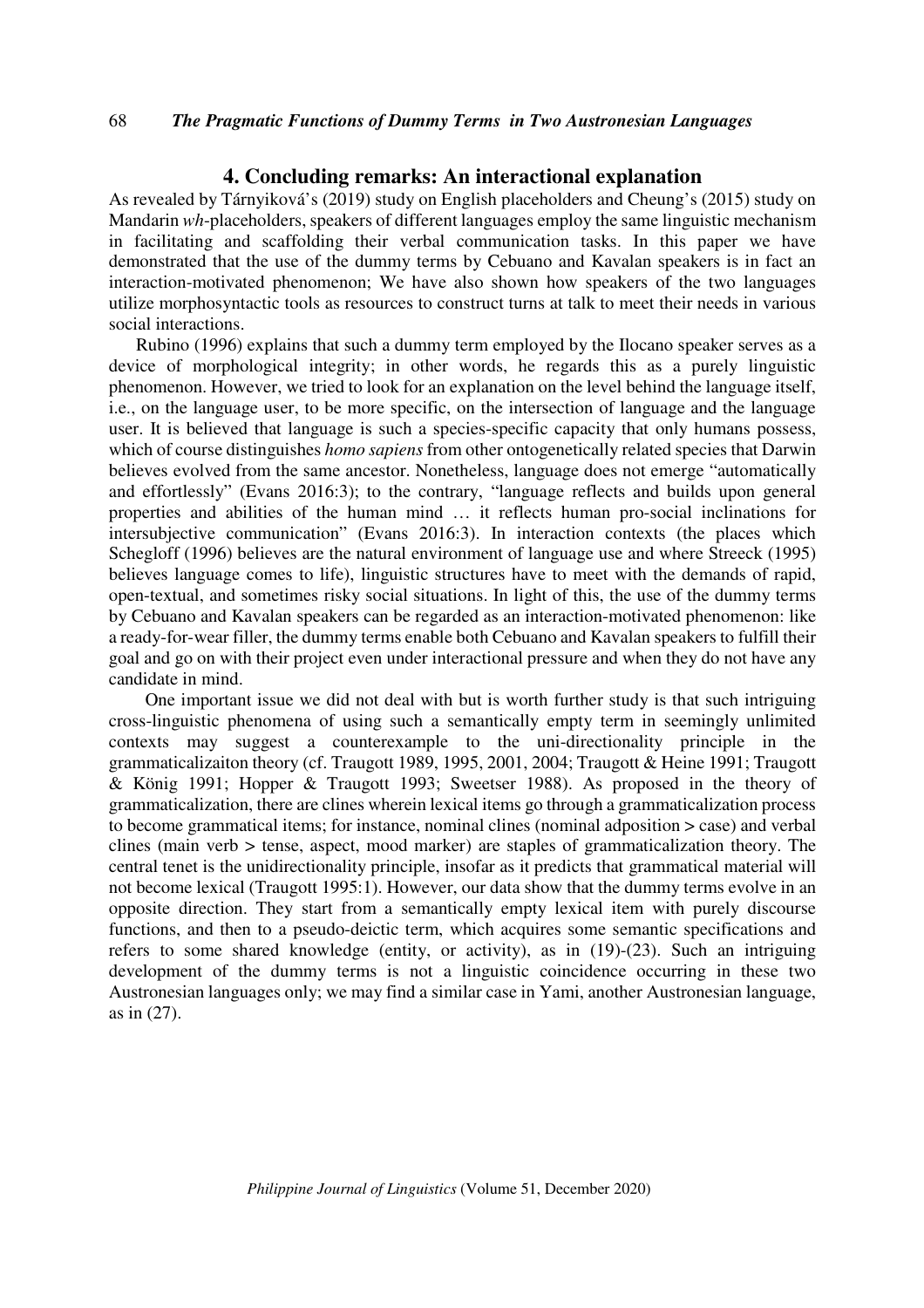| ya  | ma-ingen                                   |                | $\mathbf{o}$ | 00     | ko                      | kwan        |     | na          | ni         | akes.   |
|-----|--------------------------------------------|----------------|--------------|--------|-------------------------|-------------|-----|-------------|------------|---------|
| AUX | STAT-hurt                                  |                |              |        | NOM head 1SG.GEN Say.PV |             |     | <b>GEN</b>  | <b>GEN</b> | grandma |
|     | 'Grandma said, "I have a headache."        |                |              |        |                         |             |     |             |            |         |
|     | b. Story #42 About dried fish <sup>3</sup> |                |              |        |                         |             |     |             |            |         |
|     | $\Omega$                                   | iktan          |              |        | na                      | rana        | ito | am,         |            |         |
|     |                                            |                |              |        |                         | alreadythat |     | <b>PART</b> |            |         |
|     | NOM                                        | fastening.rope |              |        | <b>GEN</b>              |             |     |             |            |         |
|     | i- <b>koan</b> ori,                        |                | akmi         | ango,  |                         |             |     |             |            |         |
|     | that                                       | that           | like         | pandan |                         |             |     |             |            |         |
|     | ango                                       | ori            | a            | da     | n-iktan-an              |             | jia | an.         |            |         |
|     | pandan that                                |                | <b>LK</b>    | their  | PAST-tie-AN             |             | it  | <b>PART</b> |            |         |

According to Rau & Dong (2018:203), the Yami SAY verb *kwan*/*koan<sup>4</sup>* derived from the linguistic term referring to 'something unclear or hard to explain'. Judging from the word form, viz., *kwan/koan*, we strongly speculate that the Yami SAY verb *koan* derived from the same dummy term. If so, the development of dummy terms in Austronesian languages, i.e., from a semantically empty term, gradually gaining deictic semantic specification, to a SAY verb, may suggest an intriguing counterexample to the uni-directionality principle in the grammaticalizaiton theory. Further studies are needed to clarify the development of the semantically empty, but pragmatically rich, terms in these languages.

# **References**

Channell, Joanna. 1994. *Vague language*. Oxford: Oxford University Press.

-

Cheung, Lawrence Y-L. 2015. Uttering the unutterable with *wh*- placeholders. *Journal of East Asian Linguistics* 24, 271–308.

Clark, A. 1997. *Being there, putting brain, body and world together again*. Cambridge: MIT Press. Clark, H. H. 1996. *Using language.* Cambridge, UK: Cambridge University Press. https://doi.org/10.2277/0521561582

Enfield, N. J. 2000. The theory of cultural logic: How individuals combine social intelligence with semiotics to create and maintain cultural meaning. *Cultural Dynamics* 12(1), 35-64.

Enfield, N. J. 2003. The definition of *WHAT-d'you-call-it*: Semantics and pragmatics of 'recognitional deixis'. *Journal of Pragmatics* 35(1), 101-117. doi:10.1016/S0378- 2166(02)00066-8

<sup>3</sup> Taken from *Digital Archiving: Yami Language Documentation* http://yamiproject.cs.pu.edu.tw/yami/yami\_ch/member\_c.htm

<sup>4</sup> Yami is an Austronesian language spoken on Lanyu (Orchid Island), a small offshore island located in the Pacific Ocean 60 kilometers southeast of Taiwan. There are six villages on the island. The form *kwan* is mainly used in Imowrod (紅頭村) and Iratay (漁人村) Villages, while the form *koan* is used in the other villages on Lanyu (Orchid Island).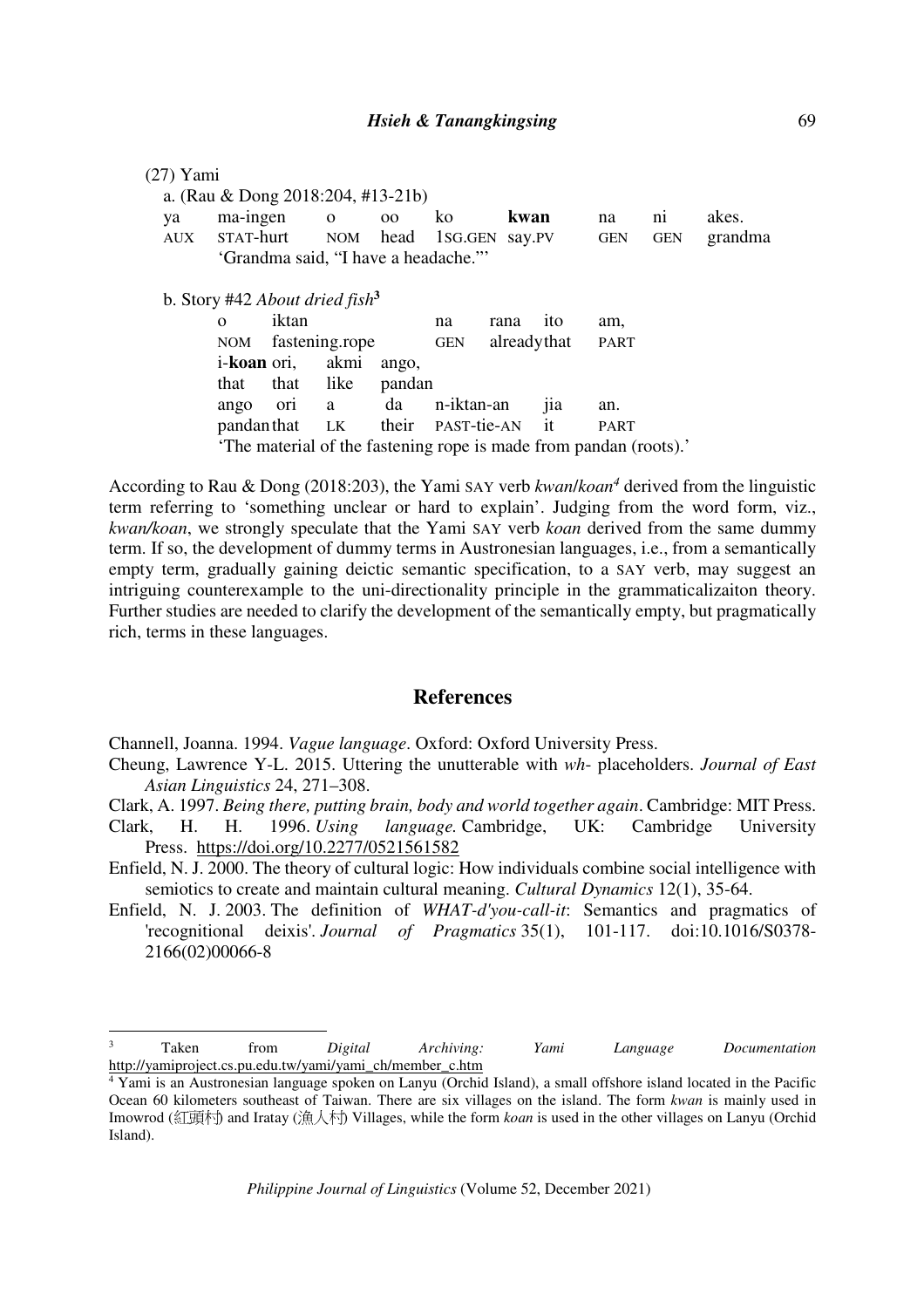- Enfield, N. J., Levinson, S. C., & Meria, S. 2001. Recognitional deixis. In S. C. Levinson, & N. J. Enfield (Eds.), *Manual for the field season 2001* (pp. 78-81). Nijmegen: Max Planck Institute for Psycholinguistics. doi:10.17617/2.874641.
- Evans, Vyvyan. 2016. The Crucible of Language. Cambridge: Cambridge University Press.
- Fox, Barbara. 2010. Introduction. In Amiridze, Nino, Boyd H. Davis, and Margaret Maclagan (Eds.), *Fillers, pauses, and placeholders* (pp.1-8). Amsterdam and Philadelphia: John Benjamins.
- Fox, Barbara A., Makoto Hayashi, and Robert Jasperson. 1996. In Elinor Ochs, Emanuel A Schegloff, and Sandra A. Thompson (Eds.), *Resources and repair. Interaction and grammar* (pp. 185-235). Cambridge: Cambridge University Press.
- Hayashi, Makoto, and Kyung-Eun Yoon. 2010. A cross-linguistic exploration of demonstratives in interaction: With particular reference to the context of word-formulation trouble. In Nino Amiridze, Boyd H. Davis, and Margaret Maclagan (Eds.), *Filler, pauses, and placeholders* (pp. 33-66). Amsterdam: John Benjamins.
- Himmelmann, N. P. 1996. Demonstratives in narrative discourse: a taxonomy of universal uses. In B. Fox (Ed.), *Studies in Anaphora* (pp. 205-254). Amsterdam: John Benjamins.
- Hopper, Paul J., and Elizabeth Closs Traugott. 1993. *Grammaticalizaiton*. Cambridge: Cambridge University Press.
- Hsieh, Fuhui. 2018. *Gemalanyu yufa gailun* [*A sketch grammar of Kavalan*] Taiwan nandaoyu congshu 11 [*Series on Formosan Languages* 11]. Xinbeishi [New Taipei]: Yuanzhuminzu weiyuanhui [Council of Indigenous Peoples]. (2nd ed.)
- Levinson. Stephen P.1995. Interactional biases in human thinking. In Esther Goody (Ed.), *Social intelligence and interaction* (pp. 221-260). Cambridge: Cambridge University Press.
- Mosley, C., and R. E. Asher. (eds.) 1994. *Atlas of the world's languages*. New York: Routledge.
- *Rau, Victoria D. and Maa-Neu Dong. 2018. Dawuyu yufa gailun [A sketch grammar of Tao] Taiwan nandao yuyan* co*ngshu 14* [*Series on Formosan Languages 14*]. Xinbeishi [New Taipei]: Yuanzhuminzu weiyuanhui [Council of Indigenous Peoples]. (2nd ed.)
- Rubino, Carl. 1996. Morphological integrity in Ilocano: A corpus-based study of the production of polymorphemic words in a polysynthetic language. *Studies in Language* 20(3): 633-666.
- Sacks, H. and Schegloff, E. 1979. Two preferences in the organisation of reference to persons in conversation and their interaction. In G. Psathas (Ed.), *Everyday language* (pp. 15-21). New York: Irvington.
- Schegloff, E. A. 1996. Confirming allusions: Toward an empirical account of action. *American Journal of Sociology* 102(1):161-216.
- Schiffrin, Deborah. 1987. *Discourse markers*. Cambridge: Cambridge University Press.
- Shibatani, Masayoshi. 2005. The attrition of the Austronesian focus system. Paper presented at Taiwan-Japan Joint Workshop on Austronesian Languages. June 23-24, 2005. Taipei: National Taiwan University.
- Streeck, Jürgen. 1995. On projection. In E. Goody (Ed.), *Social interaction and intelligence*: *Expressions and implications of the social bias in human intelligence* (pp. 87-110). Cambridge: Cambridge University Press.
- Sweetser, Eve E. 1988. Grammaticalization and semantic bleaching. In Shelley Axmaker, Annie Jaisser, and Helen Singmaster (Eds.), Proceedings of the Fourteenth Annual Meeting of the Berkeley Linguistics Society (pp. 389-405). Berkeley, CA: Berkeley Linguistics Society.
- Tanangkingsing, Michael. 2009. *A functional reference grammar on Cebuano*. Doctoral dissertation, National Taiwan University, Taiwan.